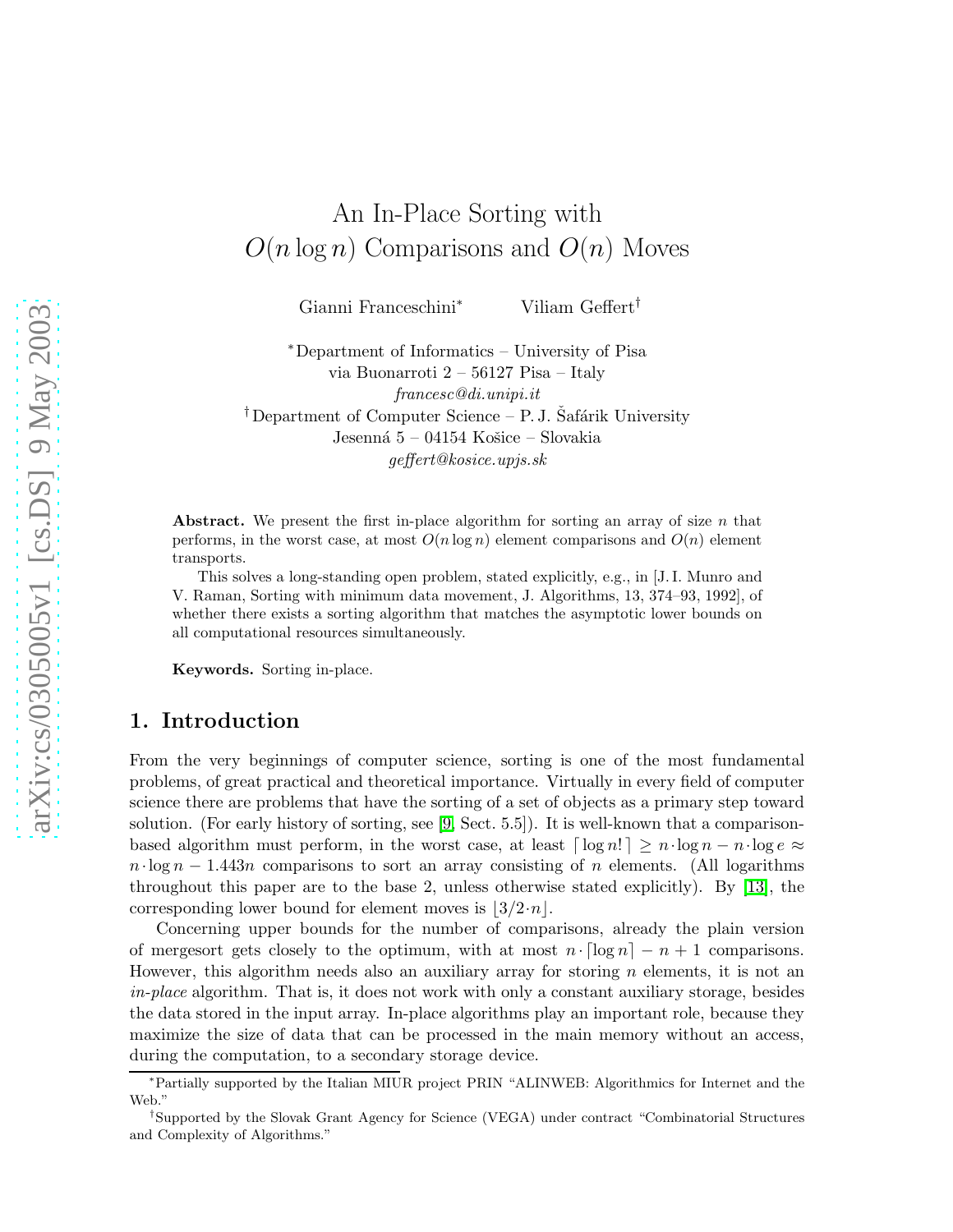The rich history of *comparisons-storage* family of sorting algorithms, using  $O(n \cdot \log n)$ comparisons and, at the same time,  $O(1)$  auxiliary storage, begins with a binary-search version of insertsort. This algorithm uses less than  $\log n! + n$  comparisons, only a single storage location for putting elements aside, and only  $O(1)$  index variables, of log n bits each, for pointing to the input array. Unfortunately, the algorithm performs  $\Omega(n^2)$  element moves, which makes it unacceptably slow, as  $n$  increases.

The heapsort [\[2,](#page-20-0) [19\]](#page-21-2) was the first in-place sorting algorithm with a total running time bounded by  $O(n \cdot \log n)$  in the worst case. More precisely, it uses less than  $2n \cdot \log n$  comparisons with the same  $O(1)$  storage requirements as insertsort, but only  $n \cdot \log n + O(n)$ moves, if the moves are organized a little bit carefully. Since then, many cloned versions of heapsort have been developed; the two most important ones are bottom-up-heapsort [\[17\]](#page-21-3) and a log<sup>∗</sup> -variant [\[1\]](#page-20-1). Both these variants use not only the same number of moves as the standard heapsort, but even *exactly the same* sequence of element moves for each input. (See also the procedure "shiftdown" in [\[16\]](#page-21-4)). However, they differ in the number of comparisons. Though bottom-up variant uses only  $3/2n\log n+O(n)$  comparisons, its upper bound for the average case is even more important; with  $n \cdot \log n + O(n)$  comparisons, it is one of the most efficient in-place sorting algorithms. The log<sup>\*</sup>-variant is slightly less efficient in an average, but it guarantees less than  $n \cdot \log n + n \cdot \log^* n$  comparisons in the worst case. For a more detailed analysis, see also [\[10,](#page-21-5) [16\]](#page-21-4).

Then in-place variants of a  $k$ -way mergesort came to the scene [\[8,](#page-21-6) [15\]](#page-21-7), with at most  $n \cdot \log n + O(n)$  comparisons,  $O(1)$  auxiliary storage, and  $\varepsilon \cdot n \cdot \log n + O(n)$  moves. Instead of merging only 2 blocks,  $k$  sorted blocks are merged together at the same time. Here  $k$ denotes an arbitrarily large, but fixed, integer constant, and  $\varepsilon > 0$  an arbitrarily small, but fixed, real constant. Except for the first extracted element in each k-tuple of blocks, the smallest element is found with  $\log k$  comparisons, if k is a power of two, since the k currently leftmost elements of the respective blocks are organized into a selection tree. Though  $\log k$  is more than one comparison required in the standard 2-way merging, the number of merging sweeps across the array comes down to  $\lceil \log n / \log k \rceil$ , so the number of comparisons is almost unchanged. As an additional bonus, the number of element moves is reduced if, instead of elements, only pointers to elements are swapped in the selection tree. By the use of some other tricks, the algorithm is made in-place and the size of auxiliary storage is reduced to  $O(1)$ . The early implementation of this algorithm, having so promising upper bounds, turned out to be unacceptably slow. It was observed that operations with indices representing the current state of the selection tree became a bottleneck of the program. Fortunately, the state of a selection tree with a constant number of leaves can be represented implicitly, without swapping indices. This indicates that even by summing comparisons and moves we do not get the whole truth, the arithmetic operations with indices are also important.

The k-way variant has been generalized to a  $(\log n / \log \log n)$ -way in-place mergesort [\[7\]](#page-21-8). This algorithm uses  $n \cdot \log n + O(n \cdot \log \log n)$  comparisons,  $O(1)$  auxiliary storage, and only  $O(n \cdot \log n / \log \log n)$  element moves. Since k is no longer a constant here, the information about the selection tree is compressed, among others, into bits of  $(\log n)$ -bit index variables by complicated bitwise operations, which increases, among others, the number of arithmetic operations. Therefore, the algorithm is mainly of theoretical interest; it is the first member of the comparisons-storage family breaking the bound  $\Omega(n \cdot \log n)$  for the number of moves.

The transports-storage family of algorithms, sorting with  $O(n)$  element moves and  $O(1)$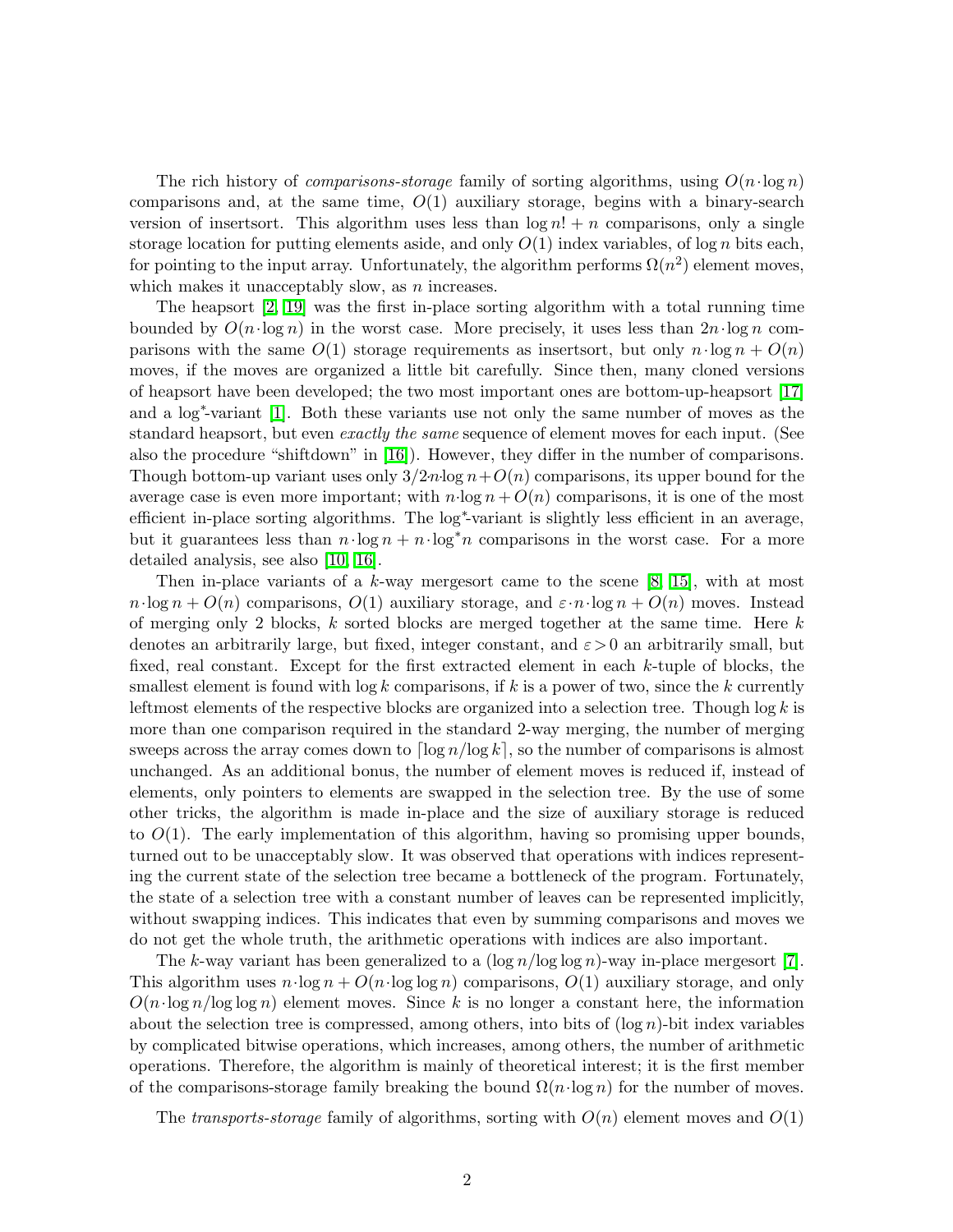auxiliary storage, is not so numerous. The first algorithm of this type is selectsort, which is a natural counterpart of insertsort. Carefully implemented, it sorts with at most 2n−1 moves, a single location for putting one element aside, and  $O(1)$  index variables. Unfortunately, it performs also  $\Omega(n^2)$  comparisons.

As shown in [\[13\]](#page-21-1),  $O(n^2)$  comparisons and  $O(1)$  indices suffice for reduction of the number of moves to the lower bound  $|3/2 \cdot n|$ .

Another improvement is a generalized heapsort [\[11\]](#page-21-9): It is based on a heap in which internal nodes have  $\lfloor n^{1/k} \rfloor$  children, for a fixed integer k. The corresponding heap tree is thus of constant height, which results in an algorithm sorting with  $O(n)$  moves,  $O(1)$ storage, and  $O(n^{1+\varepsilon})$  comparisons.

Finally, consider the *comparisons-transports* family, sorting with  $O(n \log n)$  comparisons and  $O(n)$  element moves. The first member is a so-called tablesort [\[9,](#page-21-0) [11\]](#page-21-9). We use any algorithm with  $O(n \cdot \log n)$  comparisons but, instead of elements, we move only indices pointing to the elements. When each element's final position has been determined, we transport all elements to their destinations in linear time. However, this algorithm requires  $\Omega(n)$  auxiliary indices.

The storage requirements have been reduced to  $O(n^{\epsilon})$  by a variant of samplesort [\[11\]](#page-21-9). The same result can also be obtained by the in-place variant of the k-way mergesort  $[8, 7]$  $[8, 7]$ , mentioned above, if  $k = \lceil n^{\varepsilon} \rceil$ . This reduces the number of merging sweeps down to a constant, which results in  $O(n \cdot \log n)$  comparisons and  $O(n)$  element moves. Such modification is no longer in-place, it uses  $O(n^{\epsilon})$  auxiliary indices to represent a selection tree. We leave the details to the reader.

So far, there was no known algorithm sorting, in the worst case, with  $O(n \cdot \log n)$  comparisons,  $O(n)$  moves,  $O(1)$  auxiliary storage, and, at the same time,  $O(n \log n)$  arithmetic operations.

This ultimate goal has only been achieved in the average case [\[11\]](#page-21-9). In the worst case, the algorithm uses  $\Omega(n^2)$  comparisons but, for a randomly chosen permutation of input elements, the probability of this worst case scenario is negligible.

It was generally conjectured, for many years, that an algorithm matching simultaneously the asymptotic lower bounds on all above computational resources does not exist. For ex-ample, in [\[14\]](#page-21-10), it was proved that the algorithm with  $O(n^{1+\epsilon})$  comparisons using generalized heaps is optimal among a certain restricted family of in-place sorting algorithms performing  $O(n)$  moves. It was hoped that, by generalizing from a restricted computational model to all comparison-based algorithms, we could get a higher trade-off among comparisons, moves, and storage.

1.1. Our result. The result we shall present in this paper contradicts the above conjectures and closes a long-standing open problem. We shall exhibit the first sorting algorithm of the type comparisons-transports-storage. Our algorithm operates in-place, with at most  $2n\log n + o(n\log n)$  element comparisons and  $(13+\varepsilon)n$  element moves in the worst case, for each  $n \geq 1$ . Here  $\varepsilon > 0$  denotes an arbitrarily small, but fixed, real constant. The number of auxiliary arithmetic operations with indices is bounded by  $O(n \cdot \log n)$ . We can slightly reduce the number of moves, to  $(12+\epsilon)n$ , in a modified version that uses  $6n\log n + o(n\log n)$ comparisons.

The algorithm was born as a union of the ideas contained in two independent technical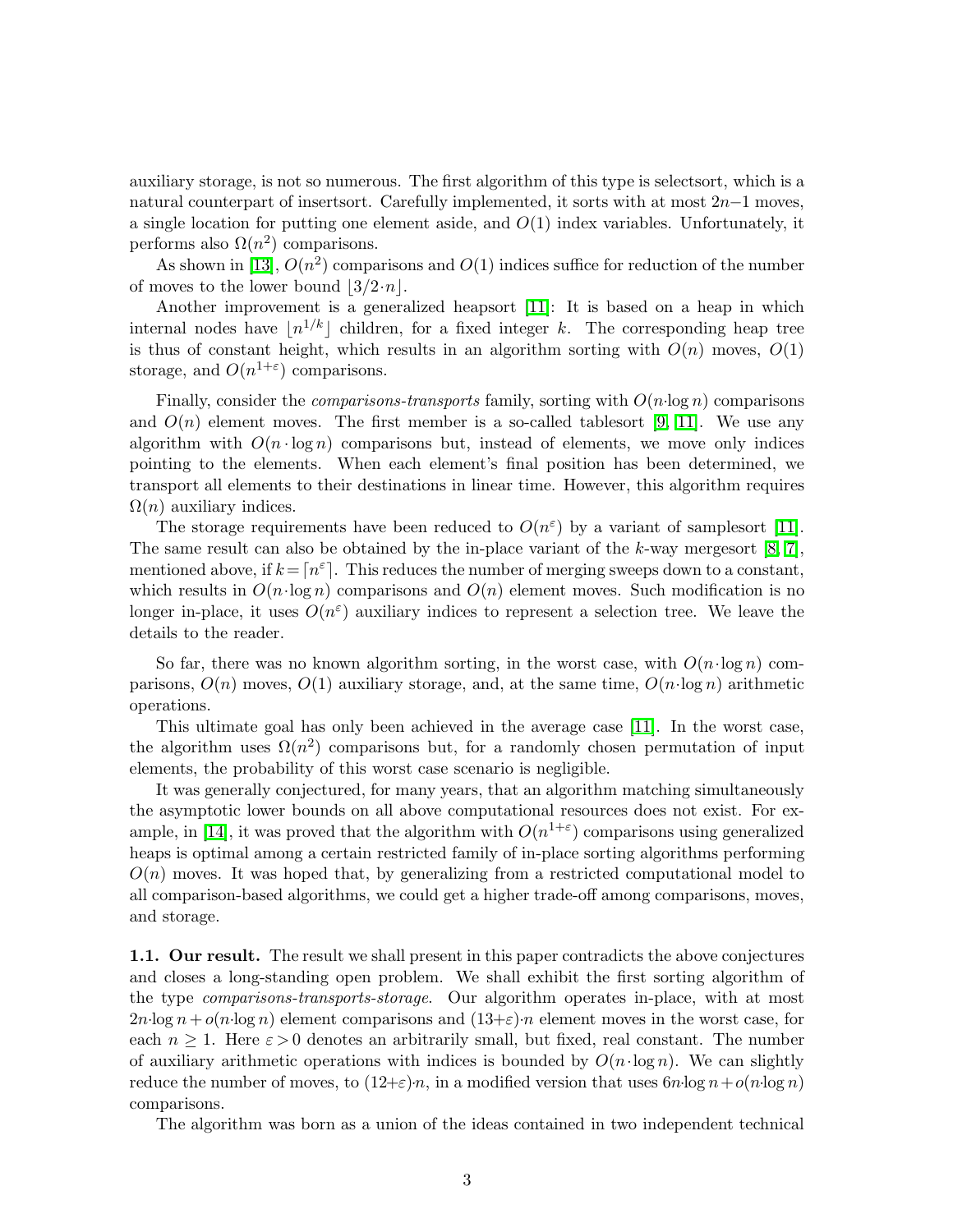reports, [\[4,](#page-21-11) [3\]](#page-20-2). We believe that, besides the theoretical breakthrough achieved by its analysis, the algorithm can also be of practical interest, because of its simplicity.

**1.2. Algorithm in a nutshell.** Using an evenly distributed sample  $a_1, \ldots, a_f$  of size  $\Theta(n/(\log n)^4)$ , split the elements into segments  $\sigma_0, \sigma_1, \ldots, \sigma_f$ , of length  $\Theta((\log n)^4)$  each, so that elements in  $\sigma_k$  satisfy  $a_k \le a \le a_{k+1}$ . The sorted array is obtained by forming  $\sigma'_0, a_1, \sigma'_1, \ldots, a_f, \sigma'_f$ , where  $\sigma'_k$  denotes  $\sigma_k$  in sorted order. To sort  $\sigma_k$ , use a modified heapsort, with internal nodes having  $\Theta((\log n)^{4/5})$  sons, which results in a constant number of moves per each element extracted from the heap.

Since an evenly distributed sample is hard to find, it grows dynamically; when some  $\sigma_k$ becomes too large, halve it into two segments of equal length, and insert the median in the sample. To minimize moves required for insertions in the sample, it is sparsely distributed in a block of size  $\Theta(n/(\log n)^3)$ , not losing advantage of a quick binary search. A local density of elements is eliminated by redistributing the sample more evenly, which does not happen "too often." To avoid the corresponding segment movement, only pointers connecting  $a_k$ 's with  $\sigma_k$ 's are moved, the segments stay motionless in a separate workspace.

However, we do not have a buffer of size 3n, required for the sample and the segments, nor  $P \approx \Theta(n/(\log n)^2)$  bits, for pointers. The bits are "created" at the very beginning by a modified heapsort, collecting the smallest and the largest P elements to blocks  $\Pi_L$  and  $\Pi_R$ , which leaves a block  $\mathcal{A}'$  in between. Then the jth bit can be encoded by swapping the jth element in  $\Pi_L$  with the *j*th element in  $\Pi_R$ .

To "create" a buffer for sorting the block  $\mathcal{A}'$  of length n', select the element  $b^{\preceq}$  of rank  $\lfloor n'/4 \rfloor$  and partition A' into blocks  $A_{\leq}$  and  $B_{\geq}$ , using  $b^{\preceq}$  as a pivot. Then sort  $A_{\leq}$ , using  $B<sub>></sub>$  as an empty buffer. (We can test if a given location contains a buffer element, by a single comparison with  $b^{\preceq}$ . Before an "active" element is moved, one buffer element escapes to the current location of the hole). After sorting  $A_{\leq}$  we iterate, focusing on  $B_{\geq}$  as a new block  $\mathcal{A}'$ . After  $O(\log n)$  iterations, we are done.

## <span id="page-3-0"></span>2. Sorting with an Additional Memory

Before presenting our in-place algorithm, we shall concentrate on a simpler task. We are going to sort a given contiguous block A, consisting of m elements, using only  $O(m \cdot \log m)$ comparisons and  $O(m)$  element moves. As some additional resources, we are given a buffer memory, of size at least  $3m-1$ , that can be used as a temporary workspace, and a *pointer* memory, capable of containing at least  $\lfloor 4m/(\log m)^2 \rfloor$  bits.

To let the elements move, we also have a hole, that is, one location, the content of which can be modified without destroying any element. An assignment  $a_j := a_i$  transports not only one element from the location  $i$  to  $j$ , but also the hole from  $j$  to  $i$ . At the very beginning, the hole is in a single extra location, besides the given input array.

**2.1. Buffer memory.** The buffer memory forms a separate contiguous block B, initially consisting of at least  $3m-1$  *buffer elements*. All buffer elements are greater than or equal to a given *buffer separator*  $b^{\preceq}$ , placed in an extra location, while all elements in A are strictly smaller than  $b^{\leq}$ . During the computation, the elements of A and B are mixed up. However, by a single comparison with  $b^{\le}$ , we can test whether any given location contains a buffer element, or an active element, a subject of sorting, placed originally in A.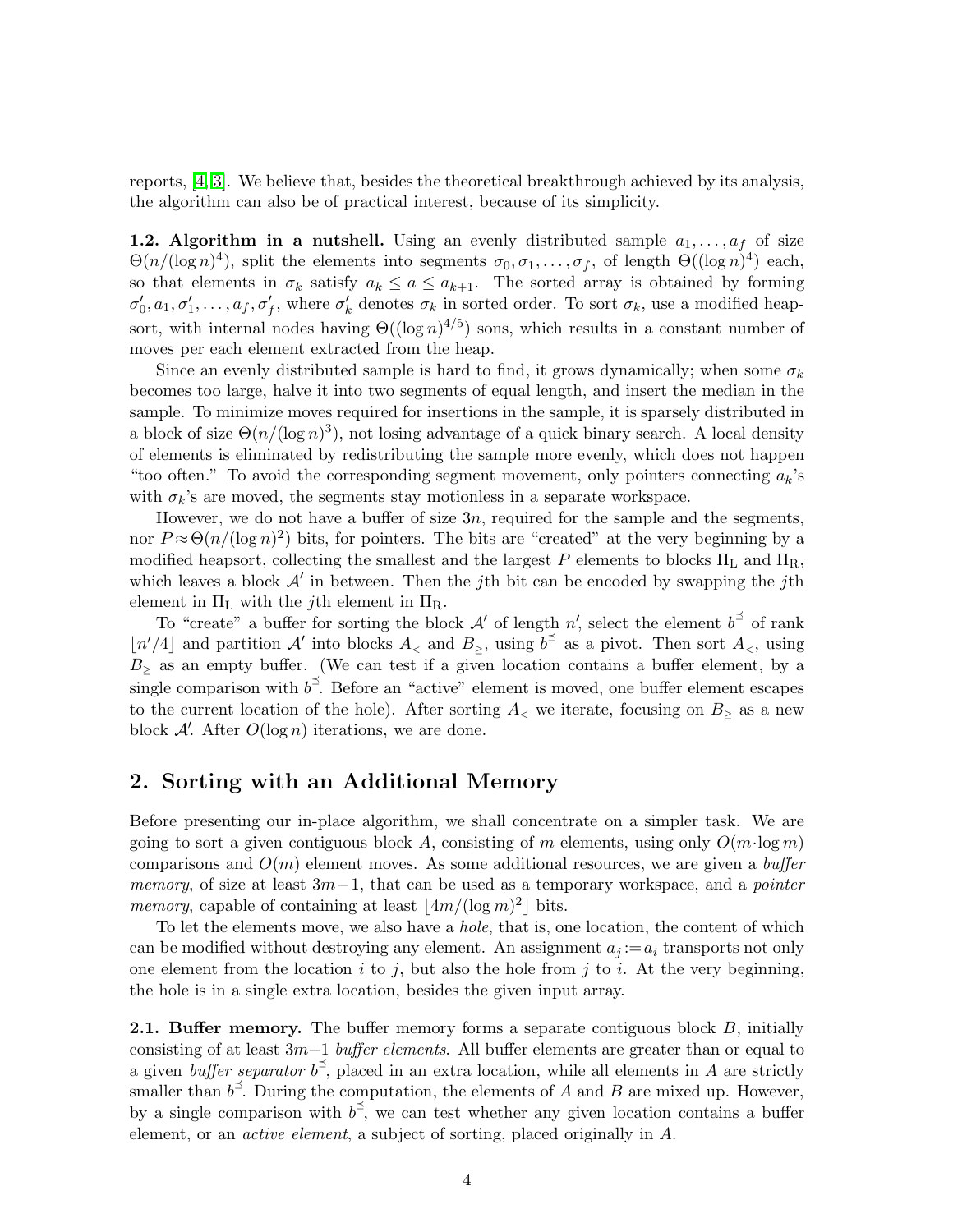The buffer memory B consists of two parts. First, there is a low level *seqment memory*, a sequence of *segments* allocated dynamically from the right end of  $B$  and growing to the left, as the computation demands. All allocated segments are of the same fixed length. Second, there is a fixed high level frame memory, placed at the left end of B.

#### <span id="page-4-0"></span>**2.2.** Structure of the segment memory. All segments are of a fixed length s, where

<span id="page-4-2"></span>
$$
s = \begin{cases} \lceil (\log m)^4 \rceil \\ \lceil (\log m)^4 \rceil + 1 \end{cases}
$$
 so that *s* is odd. (1)

During the computation, the number of active segments never exceeds  $s_{\#}$ , defined by

<span id="page-4-1"></span>
$$
s_{\#} = \lfloor 2m/s \rfloor \le 2m/(\log m)^4,\tag{2}
$$

and hence the size of workspace reserved for the segment memory is bounded by

$$
S = s_{\#} \cdot s \le 2m. \tag{3}
$$

Here we assume that m is "sufficiently large," such that  $s \leq m$ , and hence  $s_{\#} \geq 2$ . We shall later discuss how to handle a block A that is "short."

Initially, all segments are free, containing buffer elements only. The algorithm keeps the starting position of the last segment that has been allocated in a global index variable  $\vec{s}$ . Initially,  $\vec{s}$  points to the right end of the buffer memory B. To allocate a new segment, the procedure simply performs the operation  $\vec{s} := \vec{s} - s$ , and returns the new value of  $\vec{s}$  as the starting position of the new segment. Immediately after allocation, some  $|s/2|$  active elements (smaller than  $b^{\preceq}$ ) are transported to the first [s/2] positions of the new segment. The corresponding buffer elements are saved in the locations released by the active elements. From this point forward, the segment becomes active.

In general, the structure of an active segment is  $c_1 \ldots c_h b_{h+1} \ldots b_s$ , where  $c_1 \ldots c_h$  are active elements stored in the segment, while  $b_{h+1} \ldots b_s$  are some buffer elements. The value of h is kept between  $|s/2|$  and  $s-1$ , so that at least one half (roughly) of elements in each active segment is active, and still there is a room for storing one more active element. Neither  $c_1 \ldots c_h$  nor  $b_{h+1} \ldots b_s$  are sorted. In addition, the algorithm does not keep any information about the boundary  $h$  separating active and buffer elements, if the segment is not being manipulated at the present moment. However, since all active elements are strictly smaller than  $b^{\leq}$  and all buffer elements are greater than or equal to  $b^{\leq}$ , we can quickly determine the number of active elements in any given segment, using a binary search with  $b^2$  over the s locations of the segment, which costs only  $1+|\log s| \le O(\log \log m)$  comparisons, by [\(1\)](#page-4-0).

<span id="page-4-3"></span>**2.3.** Structure of the frame memory. The frame memory, placed at the left end of  $B$ , consists of  $r_{\#}$  so-called *frame blocks*, each of length r, where

<span id="page-4-4"></span>
$$
r = 1 + \lceil \log(2m/s) \rceil \le 2 + \log(2m/8) = \log m,
$$
  
\n
$$
r_{\#} = 2^{r-1} = 2^{\lceil \log(2m/s) \rceil} \le 2 \cdot 2m/s \le 4m/(\log m)^4,
$$
\n(4)

using [\(1\)](#page-4-0) and  $m \geq 4$ . That is, the frame memory is of total length

$$
R = r_{\#} \cdot r \le 4m/(\log m)^3. \tag{5}
$$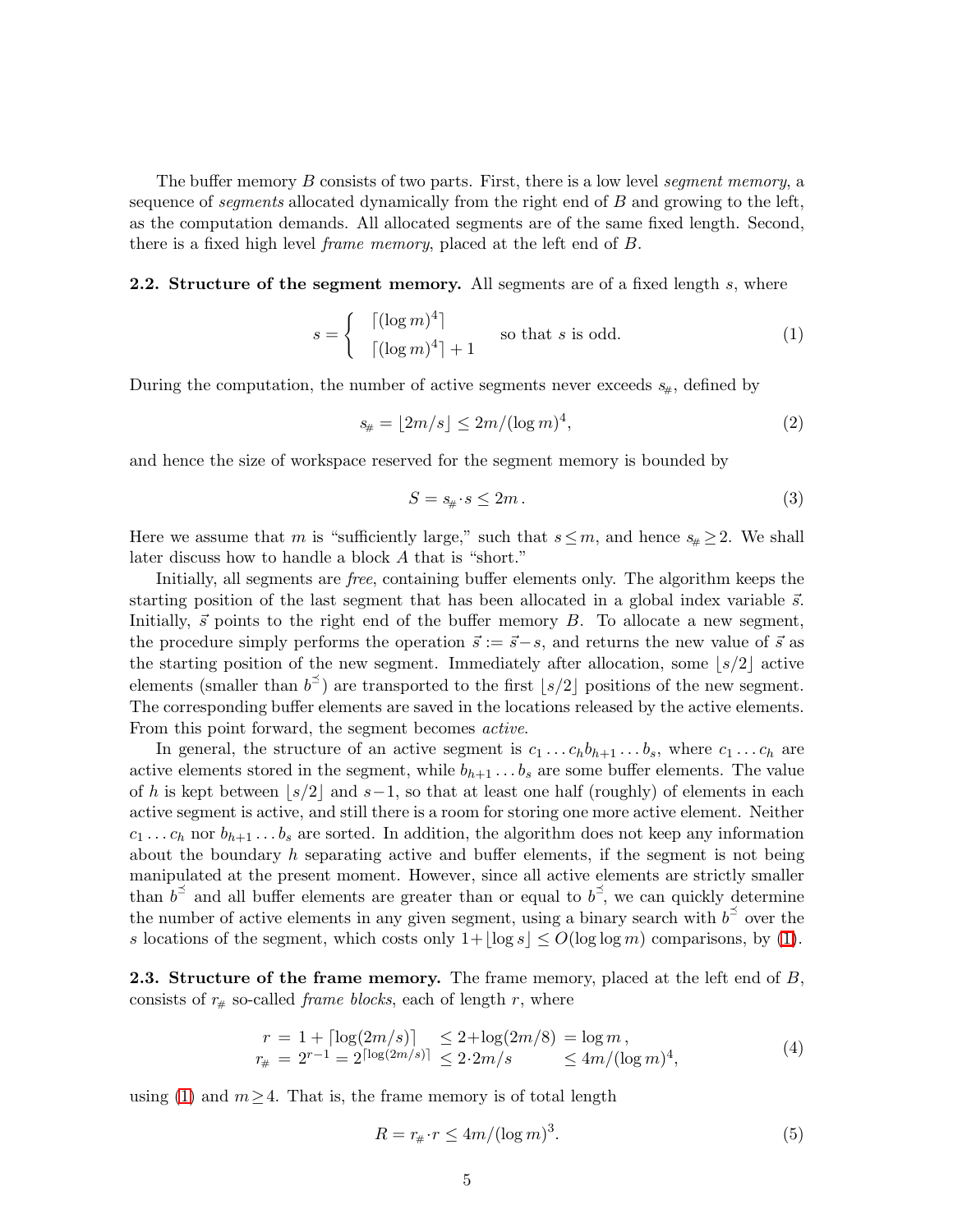Using [\(3\)](#page-4-1) and  $m \geq 4$ , we get that the total space requirements for the segment and frame memories do not exceed the size of the buffer B, since  $R+S \leq 4m/(\log m)^3 + 2m \leq 3m-1$ .

A frame block is either free, containing buffer elements only, or it is active, containing some active elements followed by some buffer elements. Initially, all frame blocks are free. During the computation, active frame blocks are concentrated in a contiguous left part of the frame, followed by some free frame blocks in the right part. However, there are some important differences from the segment memory structure:

First, the active elements, forming a left part of a frame block, are in sorted order. So are the active frame blocks, forming a left part of the frame memory. More precisely, let  $a_1, a_2, \ldots, a_f$  denote the sequence of all active elements stored in the frame memory, obtained by reading active elements from left to right, ignoring buffer elements and frame block boundaries. Then  $a_1, a_2, \ldots, a_f$  is a sorted sequence of elements. Consequently, a subsequence of these, stored in the first (leftmost) positions of active frame blocks, denoted here by  $a_{i_1}, a_{i_2}, \ldots, a_{i_g}$ , must also be sorted. Here f denotes the total number of active elements in the frame, while  $g$  the number of active frame blocks, at the given moment. Similarly,  $a_{i_j}a_{i_j+1}a_{i_j+2}\ldots a_{i_{j+1}-1}$ , the sequence of active elements stored in the j<sup>th</sup> frame block, is also sorted.

Second, the number of active elements in an active frame block can range between 1 and  $r-1$ . That is, we keep room for potential storing of one more active element in each active frame block, but we do not care about a sparse distribution of active elements in the frame. The only restriction follows from the fact that there are no free blocks in between some active blocks.

2.4. Relationship between the frame and segments. Each active element in the frame memory, i.e., each of the elements  $a_1, a_2, \ldots, a_f$ , has an associated segment  $\sigma_1, \sigma_2, \ldots, \sigma_f$ in the segment memory. The segment  $\sigma_k$ , for k ranging between 1 and f, contains some active elements satisfying  $a_k \le a \le a_{k+1}$ , taken from A and stored in the structure so far. The active elements satisfying  $a_f \leq a$  are stored in  $\sigma_f$ , similarly, those satisfying  $a \leq a_1$  are stored in a special segment  $\sigma_0$ . Note that the segment  $\sigma_0$  has no "parent" in the sequence  $a_1, a_2, \ldots, a_f$ , that is, no frame element to be associated with. Chronologically,  $\sigma_0$  is the first active segment that has been allocated. If  $f = 0$ , i.e., no active elements have been stored in the frame yet, all active elements are transported from A to  $\sigma_0$ .

Note also that (in order to keep the number of active elements in active segments balanced) we do allow some elements equal to  $a_k$  be stored both in  $\sigma_{k-1}$  and in  $\sigma_k$ . In general, we may even have  $a_k = a_{k+1} = \ldots = a_{k'}$ , for some  $k \lt k'$ . Then elements equal to  $a_k$  may be found in any of the segments  $\sigma_{k-1}, \sigma_k, \ldots, \sigma_{k'}$ . However, the algorithm tries to store each "new" active element  $a$ , coming from  $A$ , in the leftmost segment that can be used at the moment, i.e., it searches for k satisfying  $a_k < a \le a_{k+1}$ .

Recall that we also maintain the invariant that each active segment contains at least  $\lfloor s/2 \rfloor$  active elements. Thus, if the frame contains f active elements at the given moment, namely,  $a_1, a_2, \ldots, a_f$ , for some  $f \ge 1$ , the total number of active elements, stored both in the frame and the segments  $\sigma_0, \sigma_1, \sigma_2, \ldots, \sigma_f$ , is at least  $f + (f+1) \cdot \lfloor s/2 \rfloor$ . Now, using the fact that s is odd, by [\(1\)](#page-4-0), we get that this number is at least  $f + (f+1) \cdot (s/2-1/2) =$  $(f+1) \cdot s/2 + (f/2-1/2) \ge (f+1) \cdot s/2$ . However, the total number of all active elements is exactly equal to m, which gives  $m \ge (f+1) \cdot s/2$ , and hence also  $f+1 \le 2m/s$ . But  $f+1$ , the number of active segments, is an integer number, which gives that  $f+1 \leq \lfloor 2m/s \rfloor$ .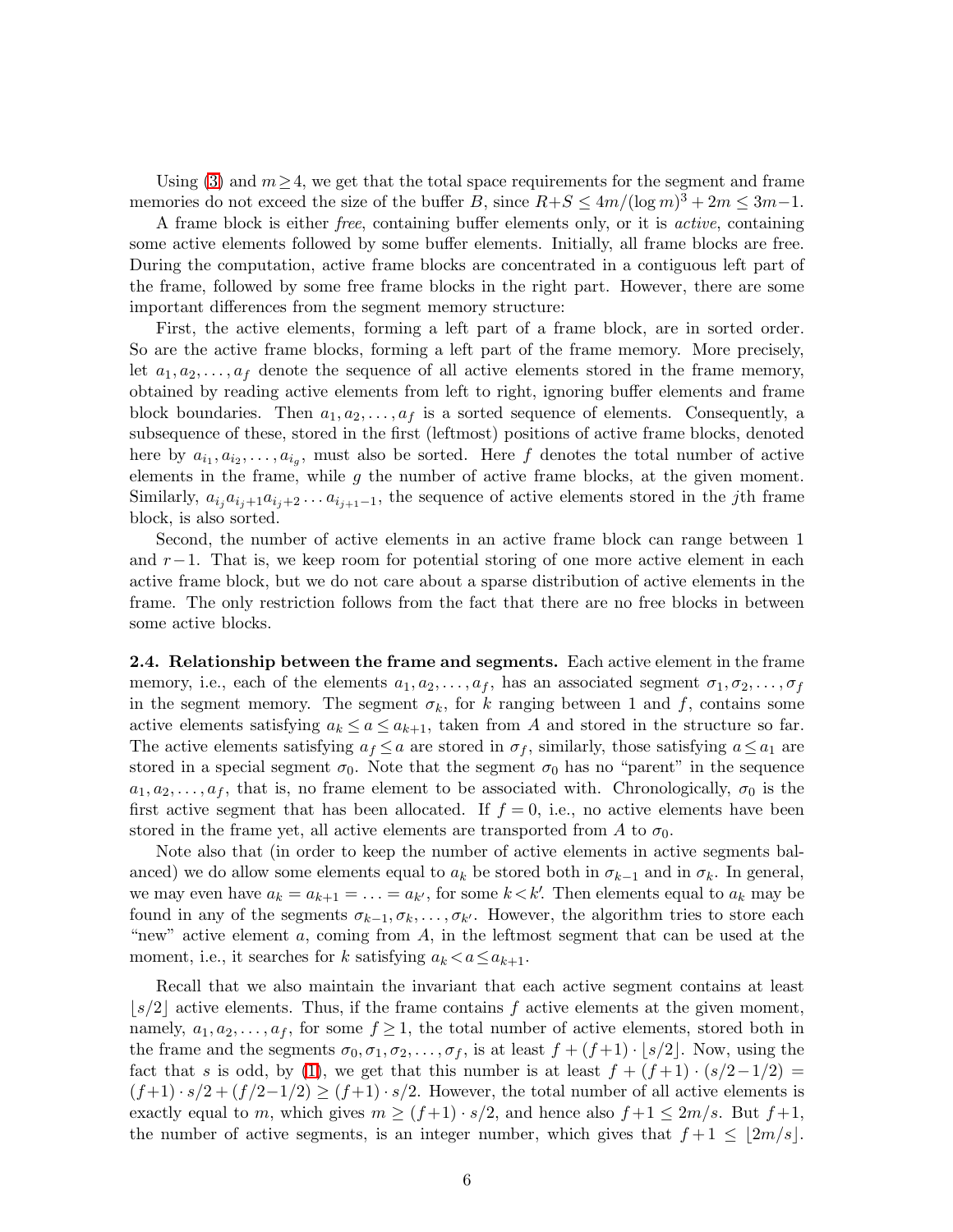<span id="page-6-0"></span>Therefore, using [\(2\)](#page-4-2) and [\(4\)](#page-4-3),

$$
f+1 \leq \lfloor 2m/s \rfloor = s_{\#},
$$
  
\n
$$
f \leq \lfloor 2m/s \rfloor \leq 2^{\lceil \log(2m/s) \rceil} = r_{\#}.
$$
\n(6)

(The argument has used the assumption that  $f \geq 1$ . However, [\(6\)](#page-6-0) is trivial for  $f = 0$ , since  $r_{\#} \geq s_{\#} \geq 2$ , if m is sufficiently large).

As a consequence, we get that  $f+1$ , the number of active segments, does not exceed  $s_{\#}$ , the capacity of the segment memory. Second,  $f$ , the number of active elements in the frame, will never exceed  $r_{\#}$ , the total number of blocks in the frame, and hence there is enough room to store all active frame elements, even if each active frame block contained only a single element of the sequence  $a_1, a_2, \ldots, a_f$ .

2.5. Structure of the pointer memory. The relative order of active frame elements in the sequence  $a_1, a_2, \ldots, a_f$  does not correspond to the chronological order, in which the segments  $\sigma_0, \sigma_1, \sigma_2, \ldots, \sigma_f$  are allocated in the segment memory. Therefore, with each element position in the frame, we associate a pointer to the starting position of corresponding segment. More precisely, if the frame is viewed as a single contiguous zone of elements  $x_1 \ldots x_R$ (ignoring boundaries between the frame blocks), then the corresponding zone of pointers is  $\pi_1 \dots \pi_R$ . If, for some  $\ell$ , the element  $x_{\ell}$  is a buffer element, then  $\pi_{\ell} = 0$ , which represents a NIL pointer. Conversely, if  $x_{\ell}$  is an active element belonging to the sequence  $a_1, a_2, \ldots, a_f$ , then the value of  $\pi_{\ell}$  represents the starting position of the segment associated with  $x_{\ell}$ . (The pointer  $\pi_0$  to the segment  $\sigma_0$ , having no "parent" in the frame, is stored separately, in a global index variable).

Since there are at most  $s_{\#}$  segments, all of equal length, a pointer to a segment can be represented by an integer value ranging between 0 and  $s_{\#} = |2m/s| \le m/2$ , using [\(2\)](#page-4-2). Thus, a single pointer can be represented by a block of  $p$  bits, where

<span id="page-6-1"></span>
$$
p = 1 + \lfloor \log s_{\#} \rfloor \le \log m. \tag{7}
$$

The number of pointers is clearly equal to  $R$ , the total size of the frame. Therefore,

$$
p_{\!\scriptscriptstyle\#}=R\,.
$$

<span id="page-6-2"></span>Thus, the pointer memory can be viewed as a contiguous array consisting of  $p_{\#}$  bit blocks, of  $p$  bits each, and hence, by  $(5)$ , its total length is at most

$$
P = p_{\#} \cdot p = R \cdot p \le \lfloor 4m/(\log m)^2 \rfloor, \tag{8}
$$

using also the fact that  $P$  must be an integer number.

Since an in-place algorithm can store only a limited amount of information in index variables, the pointer memory is actually simulated by two separate contiguous blocks  $\Pi_L$ and  $\Pi_R$ , each containing at least  $\lfloor 4m/(\log m)^2 \rfloor$  elements. Initially,  $\Pi_L$  and  $\Pi_R$  are sorted, and the largest (rightmost) element in  $\Pi_L$  is strictly smaller than the smallest (leftmost) element in  $\Pi_R$ . This allows us to encode the value of the jth bit, for any j ranging between 1 and  $\lfloor 4m/(\log m)^2 \rfloor$ , by swapping the *j*th element of  $\Pi_L$  with the *j*th element of  $\Pi_R$ . Testing the value of the jth bit is thus equivalent to comparing the relative order of the corresponding elements in  $\Pi_L$  and  $\Pi_R$ , which costs only a single comparison. Setting a single bit value requires a single comparison and, optionally, a single swap of two elements, i.e., 3 element moves. The initial distribution of elements in  $\Pi_L$  and  $\Pi_R$  represents all  $\lfloor 4m/(\log m)^2 \rfloor$  bits cleared to zero.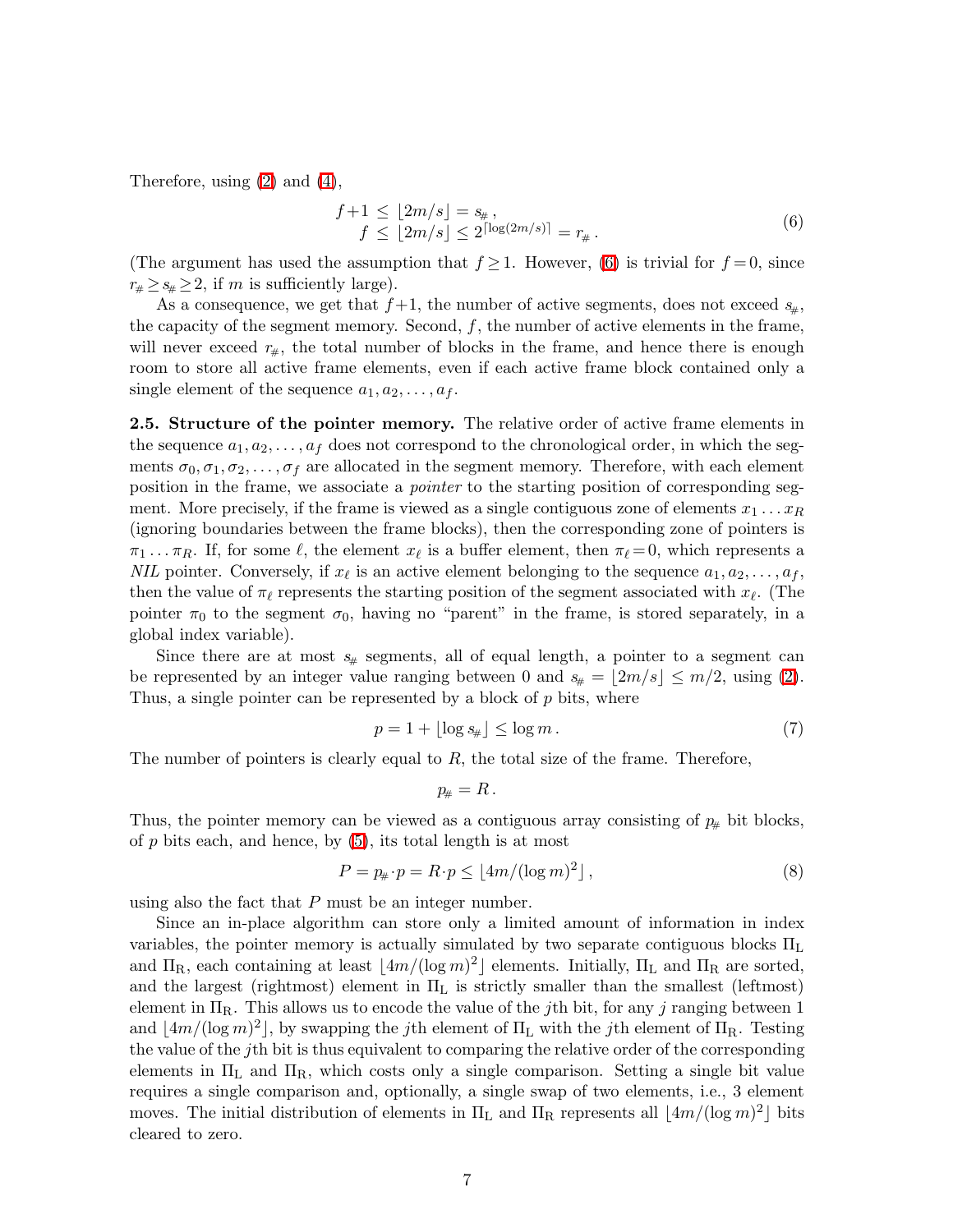<span id="page-7-0"></span>2.6. Inserting elements in the structure. The procedure sorting the block A works in two phases. In the first phase, the procedure takes, one after another, all  $m$  active elements from A and inserts them in the structure described above. The procedure also saves some buffer elements from  $B$ , and keeps the structure "balanced." In the second phase, all active elements are transported back to A, this time in sorted order.

For each active element a in A, we find a segment, among  $\sigma_0, \sigma_1, \sigma_2, \ldots, \sigma_f$ , where this element should go.

First, by the use of a binary search with the given element a over  $a_{i_2}, \ldots, a_{i_g}$ , that is, over the leftmost locations in the active frame blocks, find the "proper" frame block for the element a, i.e., the index j satisfying  $a_{i_j} < a \le a_{i_{j+1}}$ . Note that the element  $a_{i_1}$  is excluded from the range of the binary search. If  $a \leq a_{i_2}$ , the binary search will return  $j = 1$ , i.e., the first frame block. Similarly, for  $a_{i_q} < a$ , the binary search returns  $j = g$ , i.e., the last frame block. If  $g < 2$ , we can go directly to the first (and only) active frame block without using any binary search, that is,  $j := 1$ .

Second, by the use of a binary search with the given element  $a$  over the  $r$  locations in the *j*th active frame block, find the "proper" active frame element for the element  $a$ , i.e., the index k satisfying  $a_k < a \le a_{k+1}$ . Note that, since  $a_{i_j} < a \le a_{i_{j+1}}$ , the elements  $a_k$  and  $a_{k+1}$  are between  $a_{i_j}$  and  $a_{i_{j+1}}$  in the sequence  $a_1, a_2, \ldots, a_f$  of all frame elements, not excluding the possibility that  $a_{i_j} = a_k$ , and/or  $a_{k+1} = a_{i_{j+1}}$ . Recall that the *j*th active frame block begins with the active elements  $a_{i_j}a_{i_j+1}a_{i_j+2}\ldots a_{i_{j+1}-1}$ , followed by some buffer elements, to fill up the room, so that the length of the block is exactly equal to  $r$ . These buffer elements are not sorted, however, they are all greater than or equal to  $b^2$ , the smallest buffer element. On the other hand, the element a, being active, is strictly smaller than  $b^{\le}$ . This allows us to use the binary search with the given  $a$  in the standard way, which returns the index  $k$ satisfying  $a_k < a \le a_{k+1}$ . For  $a_{i_{j+1}-1} < a$ , the binary search returns correctly  $k = i_{j+1}-1$ . If  $j = 1$ , that is, if we are in the first frame block, the binary search may end up with  $k = 0$ , indicating that  $a \le a_1 = a_{i_1}$ .

Third, let the active frame element  $a_k$ , satisfying  $a_k < a \le a_{k+1}$ , be placed in a position  $\ell$ of the frame memory, that is,  $a_k = x_\ell$ . (For  $k = 0$ , we take  $\ell := 0$ ). Then read the information from  $\pi_{\ell}$  in the pointer memory and compute the starting position of the segment  $\sigma_k$ . This segment contains elements ranging between  $a_k$  and  $a_{k+1}$ . If  $k=0$ , i.e., the element a should go to  $\sigma_0$ , the starting position of the segment is obtained from a separate global index variable.

Fourth, by the use of a binary search with the buffer separator  $b^{\leq}$  over the s locations in the current segment, find the boundary  $h$  dividing the segment into two parts, namely,  $c_1 \ldots c_h$ , the active elements stored in the segment, and  $b_{h+1} \ldots b_s$ , some buffer elements, filling up the room.

Fifth, save the buffer element  $b_{h+1}$  aside, to the current location of the hole, and, after that, store the given element a in the segment. If  $h+1\lt s$ , we are ready to insert the next element from A. However, if  $h+1=s$ , the current segment cannot absorb any more elements. Therefore, if the segment has become full, we call a procedure "rebalancing" the structure before trying to store the next element. This procedure will be described later, in Sect. [2.9.](#page-10-0)

The above process is repeated until all  $m$  active elements have been inserted in the structure.

Initially, the procedure allocates the segment  $\sigma_0$ , and stores the first s−1 active elements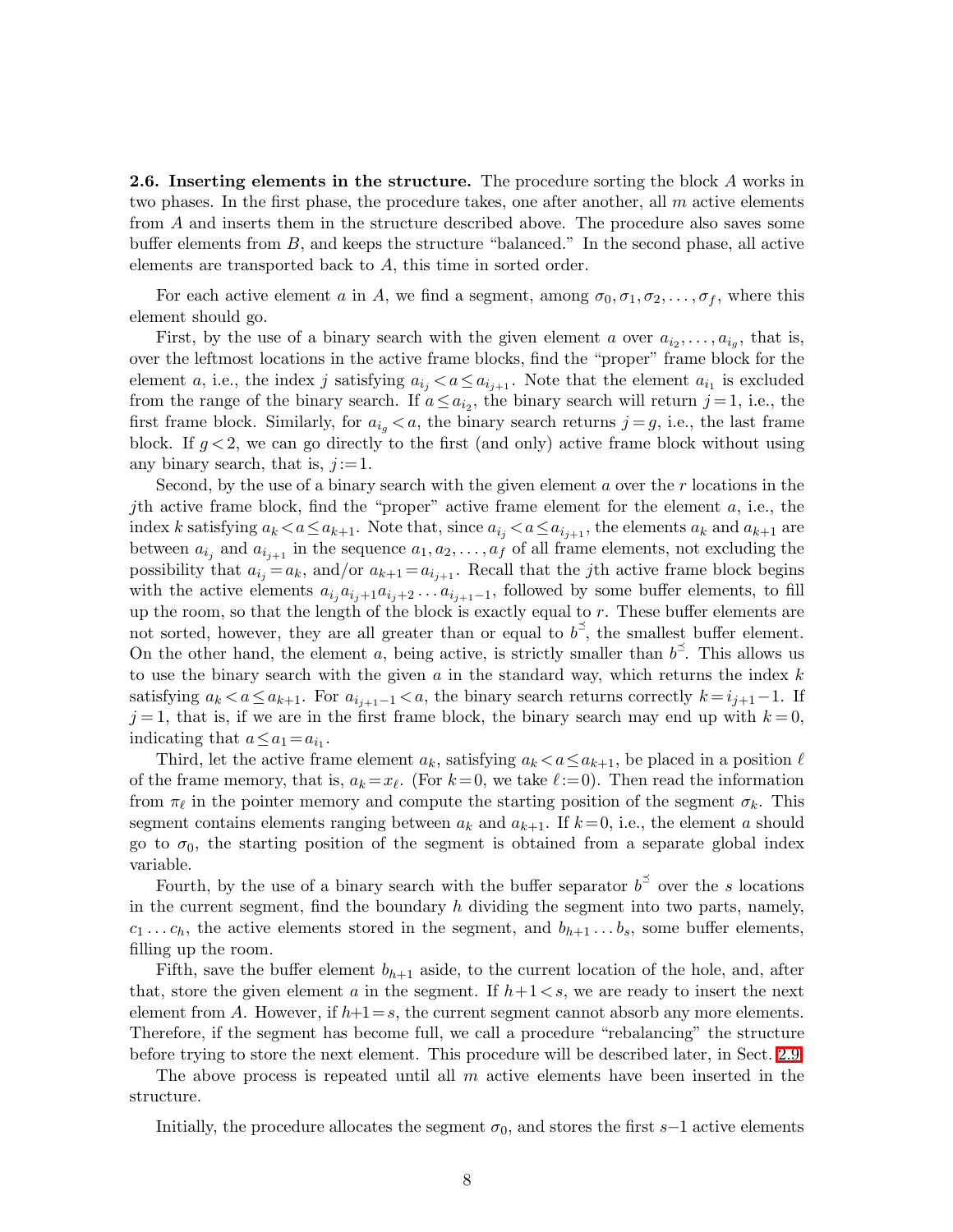directly in  $\sigma_0$ , without travelling via the frame. The number of moves for these elements is the same as in the standard case, i.e., two moves per each inserted element.

Let us now determine the standard cost of inserting a single element. The binary search looking for a proper frame block inspects a range consisting of  $g-1 < r_{\#}$  elements, and hence it performs at most  $1+|\log r_{\#}| \leq \log m$  comparisons, by [\(4\)](#page-4-3). The second binary search, looking for a proper active element within the given frame block, inspects a range of r elements, performing at most  $1+|\log r| \le O(\log \log m)$  comparisons, using [\(4\)](#page-4-3). Reading the value encoded in the pointer  $\pi_{\ell}$  requires  $p \le \log m$  element comparisons, by [\(7\)](#page-6-1). The binary search with  $b^{\leq}$  over the s locations in the current segment uses  $1+|\log s| \leq O(\log \log m)$ comparisons, by  $(1)$ . Finally, saving one buffer element and transporting the element a to the current segment can be performed with 2 element moves. However, these costs do not include rebalancing. Since  $m$  elements are inserted this way, we get:

<span id="page-8-0"></span>**Lemma 1.** If we exclude the costs of rebalancing, inserting m elements in the structure requires  $2m \cdot \log m + O(m \cdot \log \log m)$  comparisons and  $2m$  moves.

2.7. Extracting in sorted order— frame level. In the second phase, the active elements are transported back to A, in sorted order. Let  $f_m$  denote the maximal value of f, corresponding to the number of active elements in the frame at the moment when the last active element has been stored in the structure. Thus, the frame memory contains the sorted sequence of active elements  $a_1, a_2, \ldots, a_{f_m}$ , intertwined with some buffer elements, so the total size of the frame is R, consisting of elements  $x_1 \ldots x_R$ . Then we have active elements in the segments  $\sigma_0, \sigma_1, \sigma_2, \ldots, \sigma_{f_m}$ , with  $\sigma_k$  containing active elements that satisfy  $a_k \le a \le a_{k+1}$ . Thus, to produce the sorted order of all active elements, it is sufficient to move, back to A, the sequence  $\sigma'_0$ ,  $a_1$ ,  $\sigma'_1$ ,  $a_2$ ,  $\sigma'_2$ , ...,  $a_{f_m}$ ,  $\sigma'_{f_m}$ , where  $\sigma'_k$  denotes the block of sorted active elements contained in  $\sigma_k$ .

The procedure begins with moving the block  $\sigma'_{0}$  to A. (We shall return to the problem of sorting a given segment  $\sigma_k$  below, in Sect. [2.8\)](#page-9-0).

Then, in a loop iterated for  $\ell = 1, \ldots, R$ , check whether  $x_{\ell}$  is an active element. This requires only a single comparison, comparing  $x_{\ell}$  with  $b^{\preceq}$ . If  $x_{\ell}$  is a buffer element, it is skipped, we can go to the next element in the frame.

If  $x_{\ell}$  is an active element, i.e.,  $x_{\ell} = a_k$ , for some k, the procedure saves the leftmost buffer element, not moved yet from the output block A, in the current location of the hole and, after that, moves  $x_{\ell} = a_k$  to A. (The first free position in A, i.e., the position of the leftmost buffer element, is kept in a separate global index variable, and incremented each time a new active element is transported back to  $A$ ). Then we read the value encoded in the pointer  $\pi_{\ell}$  and compute the starting position of the segment  $\sigma_k$ . After that, we move all active elements contained in  $\sigma_k$  to A, in sorted order, by the procedure presented in Sect. [2.8.](#page-9-0)

Before showing how the segment  $\sigma_k$  can be sorted, let us derive computational costs of the above procedure, not including the cost of sorting  $\sigma_k$ . Testing whether  $x_{\ell}$  is an active element, for  $\ell = 1, ..., R$ , requires  $R \le O(m/(\log m)^3)$  comparisons, by [\(5\)](#page-4-4). Transporting  $x_{\ell} = a_k$  to A requires only  $2f_m$  element moves in total, since only active elements are moved. This gives  $2f_m \leq 2r_{\#} \leq O(m/(\log m)^4)$  element moves, by [\(6\)](#page-6-0) and [\(4\)](#page-4-3). Reading the values of  $f_m$  pointers, of length p bits each, can be done with  $f_m \cdot p \leq r_{\#} \cdot p \leq O(m/(\log m)^3)$ comparisons, using  $(6)$ ,  $(4)$ , and  $(7)$ . Summing up, we have: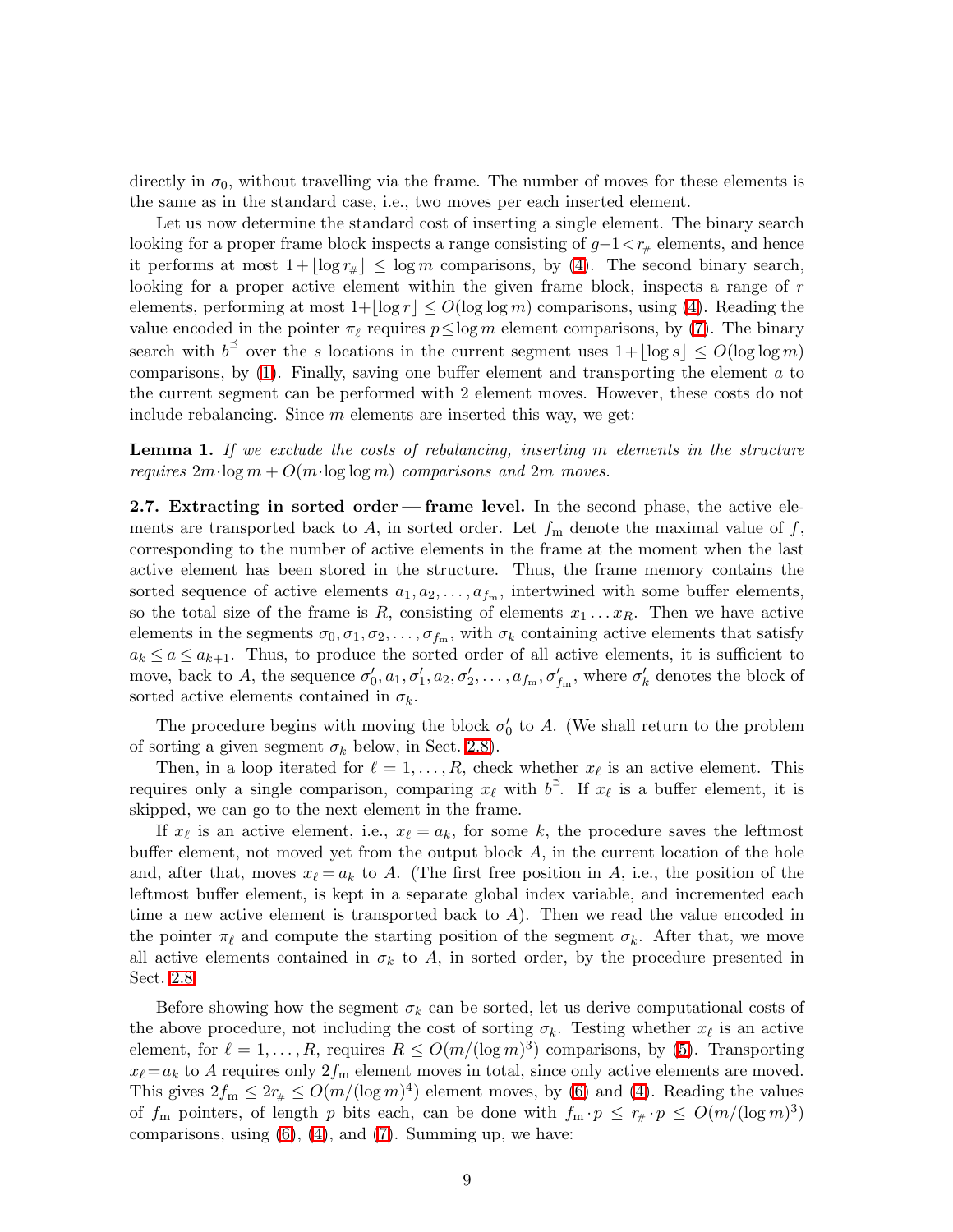**Lemma 2.** If we exclude the costs of sorting the segments, extracting in sorted order requires  $O(m/(\log m)^3)$  comparisons and  $O(m/(\log m)^4)$  moves.

<span id="page-9-0"></span>2.8. Extracting in sorted order— segment level. Now we can describe the routine extracting, in sorted order, all active elements contained in the given segment  $\sigma_k$ . Let  $h_k$ denote the number of active elements in  $\sigma_k$ . Clearly,  $h_k \leq s \leq \lfloor (\log m)^4 \rfloor + 1$ , using [\(1\)](#page-4-0). Initially, the routine determines the value of  $h_k$  by the use of a binary search with  $b^{\leq}$  over the s locations of the segment. This costs  $1+|\log s| \le O(\log \log m)$  comparisons.

After that, the routine uses a generalized version of heapsort, which in turn uses a modified heap-like structure, with

$$
t = \lceil (\log m)^{4/5} \rceil
$$

root nodes (instead of a single root node), and with internal nodes having  $t$  sons (instead of two sons). More precisely, we organize  $c_1 \ldots c_{h_k}$ , the active elements contained in the segment, into the implicit structure with the following properties:

First, the father of the node  $c_e$  is the node  $c_{e'}$ , where  $e' = \lfloor (e-1)/t \rfloor$ , provided that  $e' \geq 1$ . If  $e' < 1$ , then  $c_e$  is one of the root nodes. This implies that the heap has t roots, and that the sons of  $c_e$  are the nodes  $c_{t \cdot e+1}, c_{t \cdot e+2}, \ldots, c_{t \cdot e+t}$ . If, for some  $e$  and  $d \lt t$ , we have  $t \cdot e + d = h_k$ , the corresponding node  $c_e$  has only d sons, instead of t. A leaf is a node  $c_e$  without any sons, that is, with  $t \cdot e \geq h_k$ .

Before passing further, note that the heap does not have more than five levels, since, by travelling to a root from  $c_{h_k}$ , we get

$$
h^{(1)} = \lfloor (h_k - 1)/t \rfloor < h_k/t,
$$
\n
$$
h^{(2)} = \lfloor (h^{(1)} - 1)/t \rfloor < h_k/t^2,
$$
\n
$$
h^{(3)} = \lfloor (h^{(2)} - 1)/t \rfloor < h_k/t^3,
$$
\n
$$
h^{(4)} = \lfloor (h^{(3)} - 1)/t \rfloor < h_k/t^4,
$$
\n
$$
h^{(5)} = \lfloor (h^{(4)} - 1)/t \rfloor \le h^{(4)}/t - 1/t < h_k/t^5 - 1/t \le s/t^5 - 1/t^5.
$$

If we had  $1 \leq h^{(5)}$ , then  $1 \lt s/t^5-1/t^5$ , and hence also  $t^5 \lt s-1$ . Now, using  $t = \lceil (\log m)^{4/5} \rceil$ and  $s \leq [(\log m)^4] + 1$ , by [\(1\)](#page-4-0), we would obtain  $[(\log m)^{4/5}]^5 < [(\log m)^4]$ , which is a contradiction. To see this, note that, for each real  $x > 0$ ,  $\lceil x^{4/5} \rceil^5 \ge x^4$ . But  $\lceil x^{4/5} \rceil^5$  is an integer number, and hence  $\lceil x^{4/5} \rceil^5 \geq \lceil x^4 \rceil$ .

The second property of our heap is that, if a node contains an active element, then this element is not greater than any of its sons. Note that we do not care about sons of a node containing a buffer element. (Initially, there are no buffer elements in the heap. However, when some active elements have been extracted, buffer elements will fill up the holes).

This heap property is established in the standard way: For  $e = |(h_k-1)/t|, \ldots, 1$ , establish this property in the positions  $e, \ldots, h_k$ . This only requires to determine whether  $c_e$  is not greater than the smallest of its sons and, if necessary, swap the smallest son with  $c_e$ . Processing a single node this way costs  $t$  comparisons and 3 element moves. After that, the heap property is re-established for the son just swapped in the same way. This may activate a further walk, up to some leaf.

Taking into account that there are  $h^{(1)}$  nodes with paths of lengths 1, 2, 3, or 4 (starting from the given node and ending in a leaf),  $h^{(2)}$  nodes with paths of lengths 2, 3, or 4,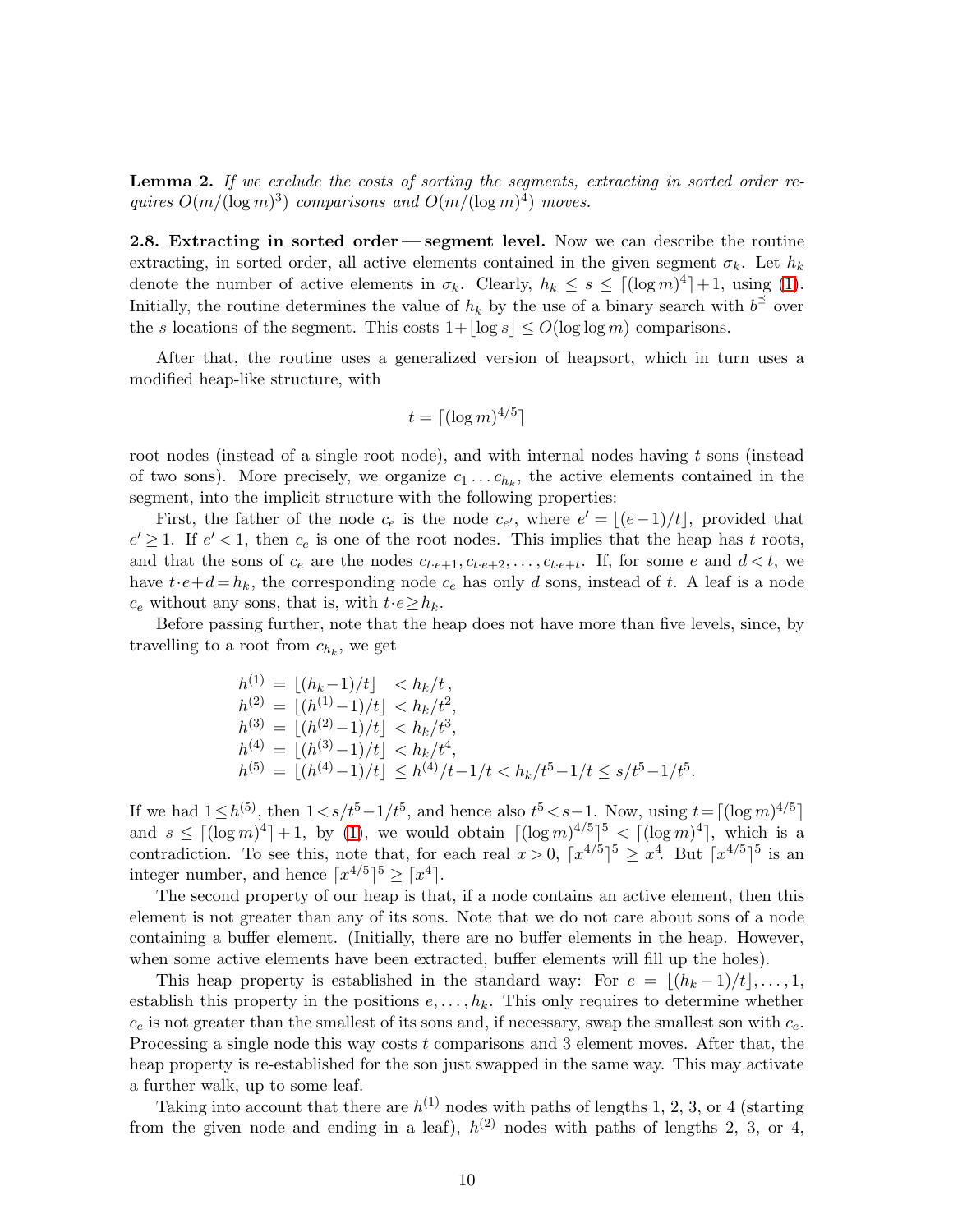$h^{(3)}$  nodes with paths of lengths 3 or 4, and  $h^{(4)}$  nodes with paths of length 4, we get that building the heap costs  $t \cdot \sum_{i=1}^4 h^{(i)} < 2h_k$  comparisons and  $3 \cdot \sum_{i=1}^4 h^{(i)} < 6h_k/(\log m)^{4/5}$ moves.

After building the heap, the routine transports,  $h_k$  times, the smallest element from the heap to the output block A. Here the moves are organized as follows. First, save the leftmost buffer element, not moved yet from  $A$ , in the current location of the hole. Then find the smallest element, placed in one of the  $t$  roots, and move this element to  $A$ . After that, find the smallest element among the t sons of this root, and move this element to the node corresponding to its father. Iterating this process at most five times, we end up with a hole in some leaf. Now, we are done. The hole in the leaf will be filled up by a buffer element in the future, as a side effect. (Usually, in the next iteration, extracting the next smallest element from the heap).

Thus, unlike in the standard version of heapsort, the size of the heap does not shrink but, rather, some new buffer elements are inserted into the heap structure, filling up the leaf holes. These buffer elements are then handled by the extracting routine in the standard way, as ordinary active elements. Since these elements may travel down, from the leaf level closer to the root level, a node containing a buffer element may have a son containing a smaller buffer element. This will do no harm, however, since each buffer element is strictly greater than any active element, because of the buffer separator  $b^{\preceq}$ . Thus, no buffer element can be extracted from the heap as the smallest element in the first  $h_k$  iterations, when the routine terminates.

Deriving the costs of the above routine is straightforward. The routine repeats  $h_k$  iterations, performing each time at most  $5(t-1) \leq 5(\log m)^{4/5}$  comparisons and 6 moves, since the heap has at most five levels. This gives  $h_k \cdot 5(\log m)^{4/5}$  comparisons and  $h_k \cdot 6$  moves.

Now we can sum the costs of sorting the segment  $\sigma_k$ . Determining the value of  $h_k$ costs  $O(\log \log m)$  comparisons. Building the heap costs at most  $2h_k$  comparisons and  $6h_k/(\log m)^{4/5}$  moves. Extracting active elements in sorted order costs  $h_k \cdot 5(\log m)^{4/5}$ comparisons and  $h_k \cdot 6$  moves. Summing up, we get  $h_k \cdot O((\log m)^{4/5})$  comparisons and  $h_k \cdot (6/(\log m)^{4/5} + 6)$  moves.

To obtain the total cost of sorting all segments  $\sigma_0, \sigma_1, \sigma_2, \ldots, \sigma_{f_m}$ , we use the fact that  $\sum_{k=0}^{f_m} h_k \leq m$ , since the number of active elements stored in the segments is bounded by the total number of active elements. Therefore, the sum over all segments results in the following upper bounds:

**Lemma 3.** Sorting all segments does not require more than  $O(m \cdot (\log m)^{4/5})$  comparisons or  $6m + O(m/(\log m)^{4/5})$  moves.

Alternatively, we could use the heap structure with parameter  $t=[\log m]$ . This results in a heap with four levels, instead of five (since  $[x]^4 \geq [x^4]$ , for each real  $x > 0$ ). This reduces the leading factor for the number of moves from  $6m$  to  $5m$ . The price we pay is increasing the number of comparisons, from  $o(m \cdot \log m)$  to  $4m \cdot \log m + O(m)$ . The detailed argument is very similar to the proof for  $t = \lfloor (\log m)^{4/5} \rfloor$ .

<span id="page-10-0"></span>2.9. Rebalancing at the segment level. This procedure is activated by the routine of Sect. [2.6,](#page-7-0) inserting a new active element in the structure, when, for some k, the segment  $\sigma_k$ has become full, having absorbed s active elements.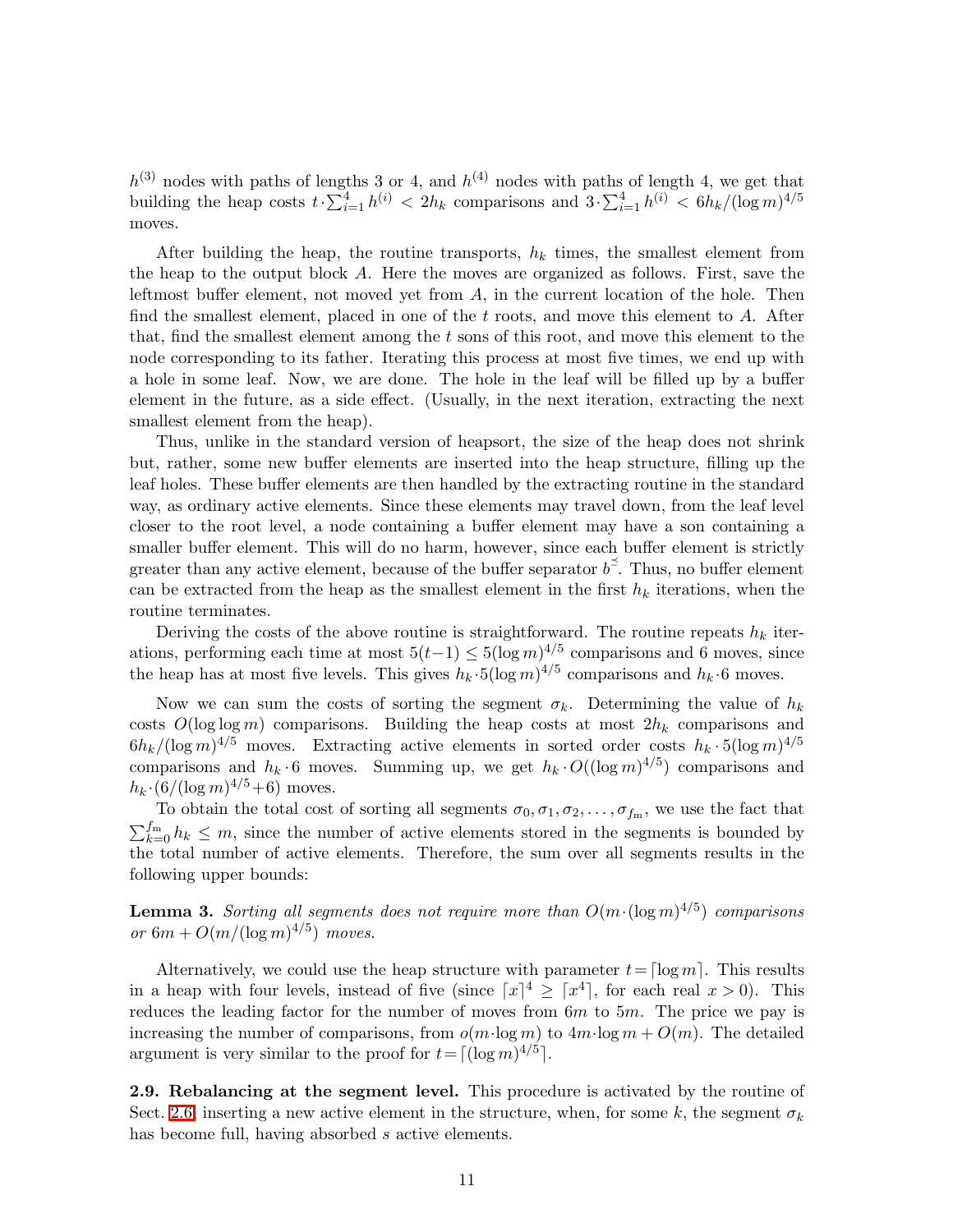At the moment of activation, some global index variable is pointing to the starting position of  $\sigma_k$ . The procedure also remembers  $\ell$ , the position of the associated active element  $a_k = x_\ell$  in the frame memory, as well as j, the position of the frame block containing the element  $a_k$ . We shall call this block the current frame block. (If  $\sigma_k = \sigma_0$ , i.e.,  $k = 0$ , there is no associated element in the frame. Then  $\ell=0$ , but we still have the current frame block, namely,  $j = 1$ ). The above indices were computed when the latest active element was inserted in the structure.

First, by the use of a binary search with the buffer separator  $b^{\preceq}$  over the r locations in the current frame block, find  $\ell'$ , the position of the leftmost buffer element in this block. We shall denote this element by  $b^{\diamond}$ . Recall that we maintain the invariant that each active frame block has a room for one more active element, and therefore it does contain at least one buffer element.

Second, find a median in the segment  $\sigma_k$ , i.e., an element  $a^{\diamond}$  of rank  $\lfloor s/2 \rfloor + 1$ . Without loss of efficiency, the selection procedure will position  $a^{\diamond}$  at the end of  $\sigma_k$ .

Third, the median  $a^{\diamond}$  is inserted in the current frame block, one position to the right of  $a_k$ . The active elements lying in between  $a_k$  and  $b^{\diamond}$ , that is, occupying locations  $x_{\ell+1} \ldots x_{\ell'-1}$ in the frame memory, are shifted one position to the right. At the same time,  $b^{\diamond}$  is saved from  $x_{\ell'}$  to the location released by  $a^{\diamond}$  at the end of the segment  $\sigma_k$ . (As a special case, if  $a_k$  is the rightmost active element in the current frame block, only  $b^{\diamond}$  and  $a^{\diamond}$  are swapped. The same holds when  $\sigma_0$  is rebalanced for the first time, with  $\ell = 0$  and  $\ell' = 1$ ). Since  $a^{\diamond}$  has been picked from  $\sigma_k$ , it satisfies  $a_k \leq a^{\diamond} \leq a_{k+1}$ , and hence the sequence of active elements stored in the frame memory remains sorted.

Fourth, after shifting the active elements in the locations  $x_{\ell+1} \ldots x_{\ell'-1}$  one position to the right, we have to shift the corresponding pointers  $\pi_{\ell+1} \dots \pi_{\ell'-1}$  as well, so the active elements remain connected with their segments. To move an integer pointer value from  $\pi_e$ to  $\pi_{e+1}$ , we only have to read the value encoded in  $\pi_e$  and, at the same time, clear  $\pi_e$ , and then to encode this value in  $\pi_{e+1}$ . Such transport of a pointer costs  $O(p)$  comparisons and moves.

Fifth, we need to connect a new active element in the frame with a new segment. This concerns the element  $a^{\diamond}$ , now placed in  $x_{\ell+1}$ . Thus, we allocate a new segment  $\sigma^{\diamond}$  and encode its starting position in the pointer  $\pi_{\ell+1}$ .

Sixth, the full segment  $\sigma_k$  is halved, that is, we place some  $|s/2|$  active elements greater than or equal to  $a^{\circ}$  into the left part of  $\sigma^{\circ}$  and collect the remaining  $|s/2|$  active elements, smaller than or equal to  $a^{\diamond}$ , in the left part of the original segment  $\sigma_k$ . Since many elements may be equal to  $a^{\circ}$ , we distribute such elements both to  $\sigma_k$  and  $\sigma^{\circ}$ , so that their active parts are of equal lengths. This also requires to save  $|s/2|$  buffer elements, placed originally in  $\sigma^{\diamond}$ , to the locations released in  $\sigma_k$ . (We shall give more details below, in Sect. [2.10\)](#page-12-0). The outcome of halving is that the active elements in  $\sigma_k$  are split into two segments  $\sigma_k$  and  $\sigma^{\diamond}$ , satisfying  $a_k \le a \le a^{\diamond}$  and  $a^{\diamond} \le a \le a_{k+1}$ , respectively.

Seventh, if there is still a room for storing one more active element in the current frame block, the structure has been rebalanced. We are done, ready to take the next element from A. However, if this block has become full, because of  $a^{\diamond}$ , the program control jumps to a routine rebalancing the frame level, described later, in Sect. [2.11.](#page-13-0)

Let us now derive the computational costs. The binary search, determining the position of the leftmost buffer element in the current frame block, inspects a range of  $r$  elements,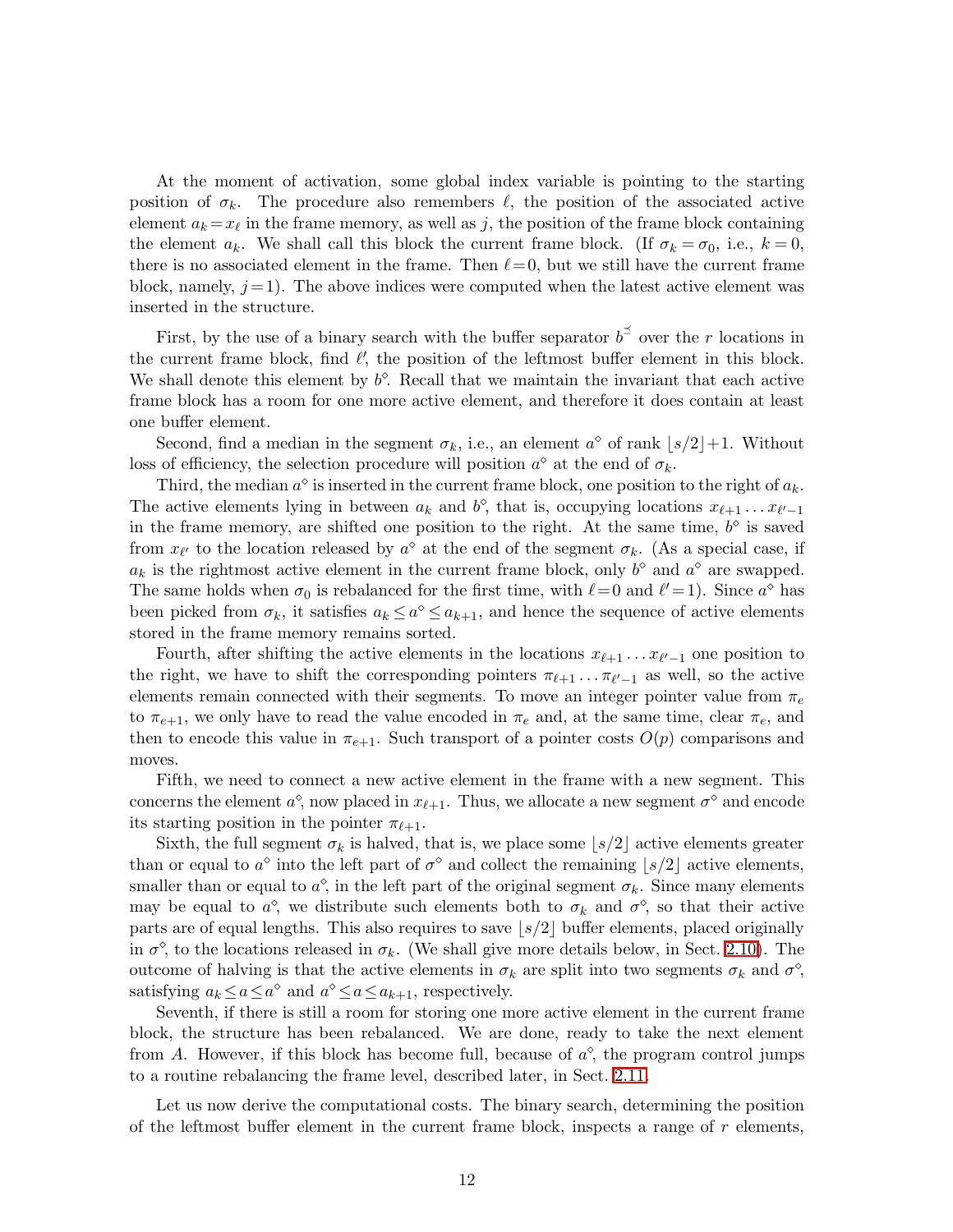performing  $1+|\log r| \le O(\log \log m)$  comparisons, by [\(4\)](#page-4-3). Finding a median, in a segment of length s, requires only  $O(s) \leq O((\log m)^4)$  comparisons and  $\varepsilon \cdot s \leq \varepsilon \cdot (2 + (\log m)^4)$ element moves, where  $\varepsilon > 0$  is an arbitrarily small, but fixed, real constant, by [\[5\]](#page-21-12) and [\(1\)](#page-4-0). Rearranging the elements  $a^{\circ}, b^{\circ}$ , and  $x_{\ell+1} \ldots x_{\ell'-1}$  in their locations can be done with at most  $r+2 \leq O(\log m)$  moves, by [\(4\)](#page-4-3). Shifting the pointers  $\pi_{\ell+1} \dots \pi_{\ell'-1}$  one position to the right costs  $O(r \cdot p) \le O((\log m)^2)$  comparisons, by [\(4\)](#page-4-3) and [\(7\)](#page-6-1), together with the same number of moves. Encoding the starting position of a new segment in the pointer  $\pi_{\ell+1}$  requires  $O(p) \leq O(\log m)$  element moves, by [\(7\)](#page-6-1). Halving the active elements in  $\sigma_k$  into two segments  $\sigma_k$  and  $\sigma^{\diamond}$  requires only  $O(s) \leq O((\log m)^4)$  comparisons and  $3/2 \cdot s \leq 3/2 \cdot (2+(\log m)^4)$ moves, using Lem. [5,](#page-13-1) displayed in Sect. [2.10](#page-12-0) below, and [\(1\)](#page-4-0).

By summing the bounds above, we get that a single activation of the procedure rebalancing a segment performs  $O((\log m)^4)$  comparisons and  $(3/2+\varepsilon)\cdot (\log m)^4$  moves. Taking into account that each activation increases the number of active segments, that we start with one segment, namely,  $\sigma_0$ , and that we end up with  $f_m + 1$  segments, we see that the number of activations is bounded by  $f_m$ . This value is bounded by  $f_m \leq s_{\#} \leq 2m/(\log m)^4$ , using  $(6)$  and  $(2)$ . This gives:

<span id="page-12-1"></span>**Lemma 4.** The total cost of keeping the segment level balanced is  $O(m)$  comparisons and  $(3+\varepsilon)\cdot m$  moves, where  $\varepsilon>0$  is an arbitrarily small, but fixed, real constant.

<span id="page-12-0"></span>2.10. Halving a segment. Here we describe a simple procedure for halving, needed in Sect. [2.9](#page-10-0) above. We are given a segment  $\sigma_k$  of size s, and a median  $a^{\diamond}$ , that is, an element of rank  $|s/2|+1$ , put aside. We want to place some  $|s/2|$  active elements greater than or equal to  $a^{\diamond}$  into the left part of another given segment  $\sigma^{\diamond}$ , of size s again, and collect the remaining  $\lfloor s/2 \rfloor$  elements smaller than or equal to  $a^{\diamond}$  in the left part of  $\sigma_k$ . The first  $\lfloor s/2 \rfloor$ buffer elements of  $\sigma^{\diamond}$  must be saved.

In the first phase, with  $s-1$  comparisons and no moves, we count c', the number of elements strictly smaller than  $a^{\circ}$ , in  $\sigma_k$ . This gives us  $c = \lfloor s/2 \rfloor - c'$ , the number of elements equal to  $a^{\diamond}$  that should remain in  $\sigma_k$ . This number will be required in the second phase, when each element a of  $\sigma_k$  is compared with  $a^{\diamond}$  twice, using " $a < a^{\diamond}$ " and " $a > a^{\diamond}$ ". The elements strictly smaller than  $a^{\diamond}$  and the first c elements detected to be equal to  $a^{\diamond}$  will be considered "small," while the remaining equal elements and those strictly greater than  $a^{\diamond}$ will be "large." Each time an element  $a = a^{\diamond}$  will be detected, the counter c will be decreased by one, until it gets to zero. From then on, any "new" element a will be considered "small" if and only if  $a < a^{\diamond}$ , and "large" otherwise.

In the second phase, the configurations of the segments are  $\sigma_k = A_1 U B_1 b^{\circ}$  and  $\sigma^{\circ} =$  $A_2B_2$ , where  $A_1$  and  $A_2$  denote, respectively, the active elements of  $\sigma_k$  found to be "small" or "large," collected so far,  $B_1$  the buffer elements moved from  $\sigma^{\diamond}$  to  $\sigma_k$ ,  $B_2$  the elements of  $\sigma^{\diamond}$  not moved yet, U the elements of  $\sigma_k$  not examined yet, and  $b^{\diamond}$  a single buffer element, filling up the room.  $A_2$  and  $B_1$  are of equal length, not exceeding  $\lfloor s/2 \rfloor$ . Initially,  $\sigma_k = U b^{\diamond}$ ,  $\sigma^{\circ} = B_2$ , with  $A_1, A_2$ , and  $B_1$  empty. The procedure also remembers the current position of the hole. (After the first iteration, the hole is always in the leftmost location of  $B_1$ ).

The second phase proceeds in a loop, as follows. Using at most two comparisons, the rightmost element a of U is determined to be "small" or "large." If a is large, we save the leftmost element from  $B_2$  in the current location of the hole and fill up the new hole in  $B_2$ by a. Thus,  $A_2$  and  $B_1$  have been extended, while U and  $B_2$  have been reduced. If a is small,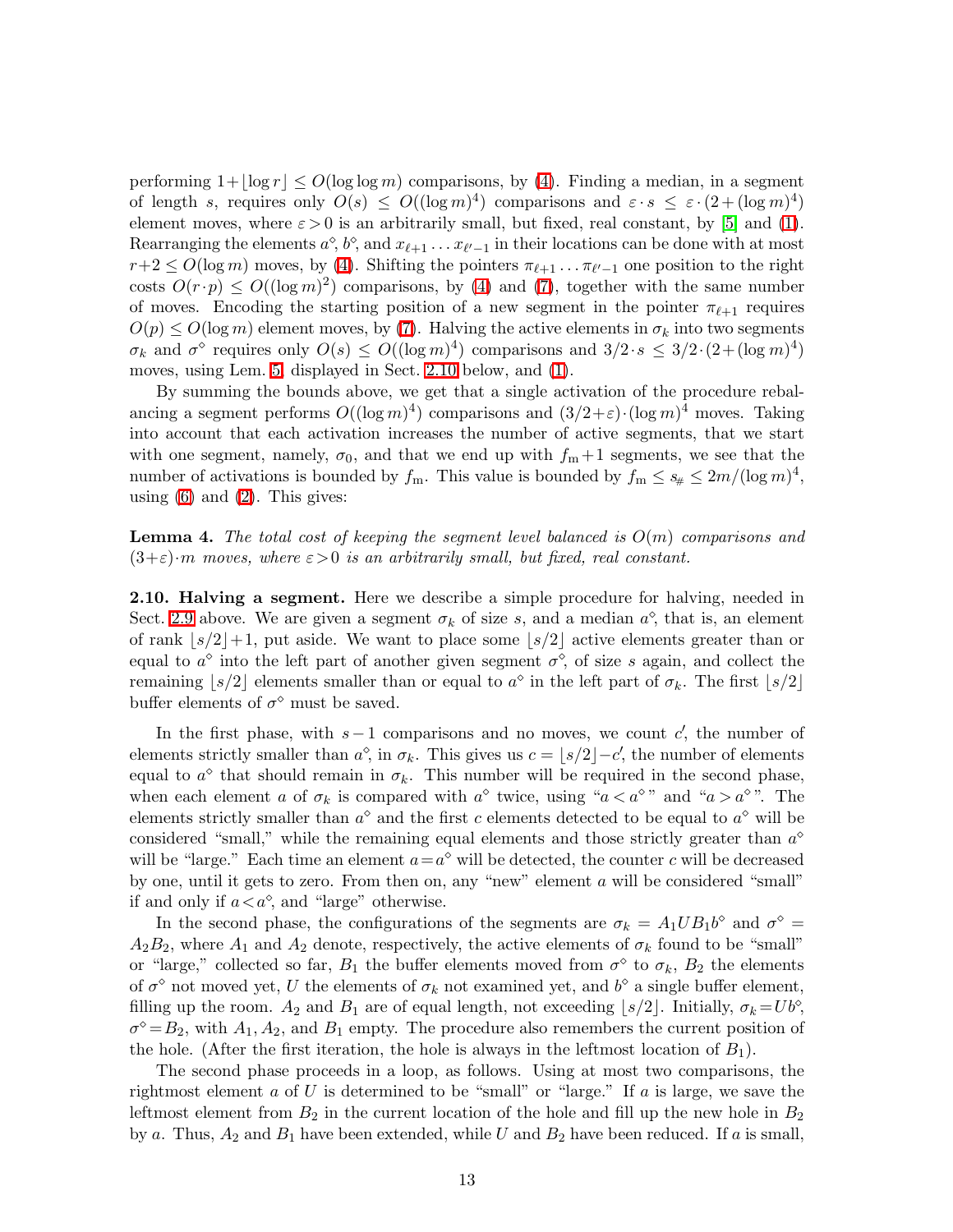we scan  $U$  from left to right until we find the first element  $a'$  that is large. All elements on the left of  $a'$  become a part of  $A_1$ , without being moved. Since a is a small element placed on the right of the position  $|s/2|$ , a' must be found before we reach the position  $|s/2|+1$ , or else we would have more than  $|s/2|$  small elements, which is a contradiction. Now we save the leftmost element from  $B_2$  to the hole, fill up the hole in  $B_2$  by a', and move a to the place released by  $a'$ . Then all necessary boundaries are updated.

This is repeated until we have transported exactly  $|s/2|$  active large elements from  $\sigma_k$ to  $\sigma^{\diamond}$ . As a consequence, the remaining  $\lfloor s/2 \rfloor$  active elements of  $\sigma_k$ , placed on the left of  $B_1$ , must be all small, since the rank of  $a^{\circ}$  is  $|s/2|+1$  and s is odd, by [\(1\)](#page-4-0).

<span id="page-13-1"></span>Clearly, we have used at most 3s comparisons in total, and at most three moves per each large element moved from  $\sigma_k$  to  $\sigma^{\diamond}$ . This gives:

**Lemma 5.** Given a median  $a^{\diamond}$ , a segment of size s can be halved with at most  $O(s)$  comparisons and  $3/2$  · s moves.

<span id="page-13-0"></span>2.11. Rebalancing at the frame level. This routine is activated by the procedure of Sect. [2.9,](#page-10-0) rebalancing a segment, when it finds out that, for some  $j$ , the *j*th frame block has become full, having absorbed  $r$  active elements. As a side effect, the routine may increase the number of active blocks in the frame. The routine is based on a new variant of the well-known data structure (see [\[6,](#page-21-13) [18\]](#page-21-14)), used to maintain a set of elements in sorted order in a contiguous zone of memory.

For the purpose of keeping the frame memory balanced, the frame consisting of  $r_{#}$  frame blocks is viewed, implicitly, as a complete binary tree with  $r_{#} = 2^{r-1}$  leaves, and hence of (edge) height r−1. We introduce the following numbering of levels:  $i=0$  for the leaves, 1 for their fathers, and so on, ending by  $i=r-1$  for the root. Each node of the tree is associated with a contiguous subarray of the frame blocks, and with a path leading to this node from the root, as follows.

The jth leaf, for any j ranging between 1 and  $2^{r-1}$ , is associated with the jth frame block, i.e., with a subarray consisting of  $1 = 2^0$  frame blocks, starting from the block position j. The corresponding path from the root to this leaf is represented by the number  $\vec{\gamma} = j-1$ . It is easy to see that by reading the binary representation of  $\vec{\jmath}$  from left to right (with leading zeros so that its length is  $r-1$ ) we get the branching sequence along this path; 0 is interpreted as branching to the left, while 1 as branching to the right.

Given a node v at a level i, associated with a path number  $\vec{j}$  and with a subarray of length  $2^i$  blocks, starting from a block position j, the father v' of this node is associated with the path number  $\vec{j'} = [\vec{j}/2]$ , and with the subarray of length  $2^{i+1}$ , starting from the block position  $j' = j$ , if  $\vec{j}$  is even (v is a left son of v'), but from  $j' = j - 2^i$ , if  $\vec{j}$  is odd (right son). Thus, the subarray for the father is obtained by concatenation of the two subarrays for its sons, while its path number by cutting off the last bit in the path number for any of its sons.

During the computation, the number of active elements in some local area of the frame may become too large. The purpose of rebalancing a subarray, associated with a node  $v$ at a level i, for  $i > 0$ , is to eliminate such local densities and redistribute active elements more evenly. More precisely, after rebalancing the subarray, the following two conditions will hold: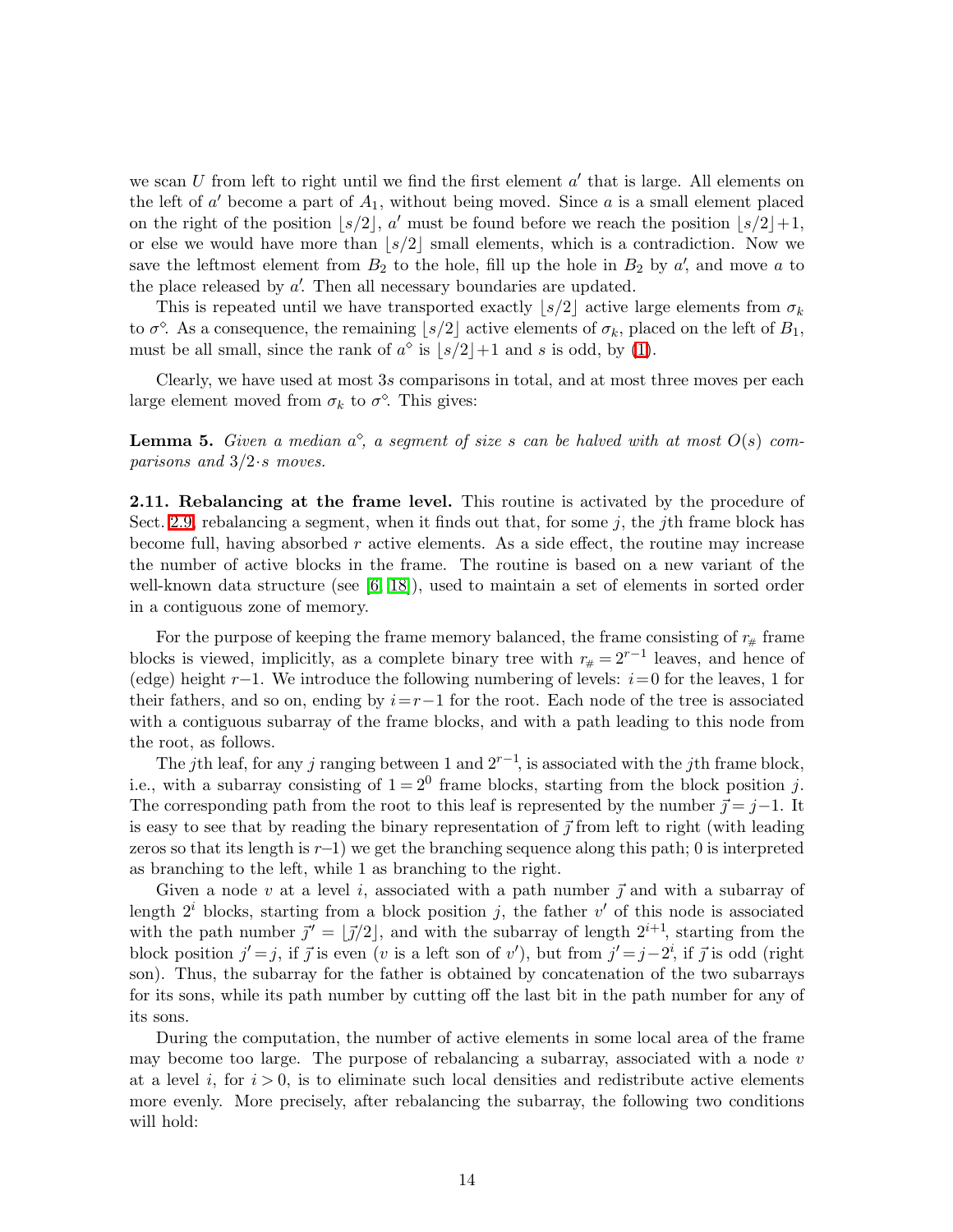- <span id="page-14-0"></span>(i) The number of active elements, in any frame block belonging to the subarray associated with the given node v at the level i, will not exceed the threshold  $\tau_i = r-i$ .
- <span id="page-14-1"></span>(ii) The frame memory will not contain any free blocks (without active elements) in between some active blocks.

Note that, if a node v at a level  $i > 0$  is an ancestor of the j<sup>th</sup> leaf, the condition [\(i\)](#page-14-0) ensures that the jth frame block is not full any longer. Neither is any other block within the subarray. Such redistribution of active elements is possible only if  $\alpha(v)$ , the total number of active elements in the subarray associated with v, is bounded by  $\alpha(v) \leq \tau_i \cdot 2^i$ . We say that the node *v* overflows, if  $\alpha(v) > \tau_i \cdot 2^i$ .

The condition [\(ii\)](#page-14-1) is required only because of the procedure presented in Sect. [2.6,](#page-7-0) transporting active elements from the block A to the structure. Recall that this procedure uses a binary search over the leftmost locations in the active frame blocks, and hence these blocks must form a contiguous zone.

Now we can describe the routine rebalancing the frame.

First, starting from the father of the frame block that is full, climb up and find the lowest ancestor v that does not overflow, with  $\alpha(v) \leq \tau_i \cdot 2^i$ . The formulas for j and j, presented above, give us a simple tool for computing the boundaries of the associated subarrays, along the path climbing towards the root. To compute the value of  $\alpha(v)$ , for the given ancestor v at the given level i, simply scan all  $2<sup>i</sup>$  frame blocks forming the associated subarray and sum up the numbers of active elements in these blocks, using a binary search with the buffer separator  $b^{\preceq}$  over the r locations in each block.

Second, move the  $\alpha(v)$  active elements in the associated subarray of v to the last  $\alpha(v)$ locations. That is, processing all  $2^{i} \cdot r$  locations in the subarray from the right to left, collect all elements smaller than  $b^{\leq}$  to the right end. Before moving an active element from  $x_e$ to  $x_{e'}$ , for some  $e < e'$ , the buffer element in the target position  $x_{e'}$  is saved to the current location of the hole. Then move the associated pointer in the corresponding positions of the pointer memory, from  $\pi_e$  to  $\pi_{e'}$ , by reading and clearing the bit value encoded in  $\pi_e$  and encoding this value in  $\pi_{e'}$ .

Third, redistribute the  $\alpha(v)$  active elements back, this time more evenly in the  $2^i$  frame blocks of the subarray, moving also the pointers in the corresponding positions, as follows. Let  $\alpha_{\rm D} = \lfloor \alpha(v)/2^i \rfloor$  and  $\alpha_{\rm M} = \alpha(v) \mod 2^i$ . Then put  $\alpha_{\rm D} + 1$  active elements in each of the first  $\alpha_M$  blocks, and  $\alpha_D$  active elements in each of the remaining  $2^i-\alpha_M$  blocks. In each block, the active elements are concentrated in its left part.

Fourth, as a side effect of redistribution, the size of the active part in the frame memory may have been increased. This requires to update the value of  $g$ , the number of active frame blocks, kept in a separate global index variable. Let  $g'$  be the block position of the rightmost frame block in the subarray of v. Then let  $g := \max\{g, g'\}.$ 

It should be pointed out that, for each leaf, the desired ancestor  $v$  without overflow does exist. Using [\(6\)](#page-6-0), [\(4\)](#page-4-3), and  $\tau_i = r-i$ , for the level  $i = r-1$ , that is, for v being the root node, we get  $\alpha(v) = f \leq r_{\#} = 1 \cdot 2^{r-1} = \tau_{r-1} \cdot 2^{r-1}$ , and hence at least the root node does not overflow. Therefore, in the first step, the loop climbing up towards the root must halt correctly.

Further, the redistribution of active elements, presented in the third step, is correct, since  $(\alpha_D+1)\cdot \alpha_M + \alpha_D\cdot (2^i-\alpha_M) = \alpha(v)$ . It is easy to see that the redistribution satisfies the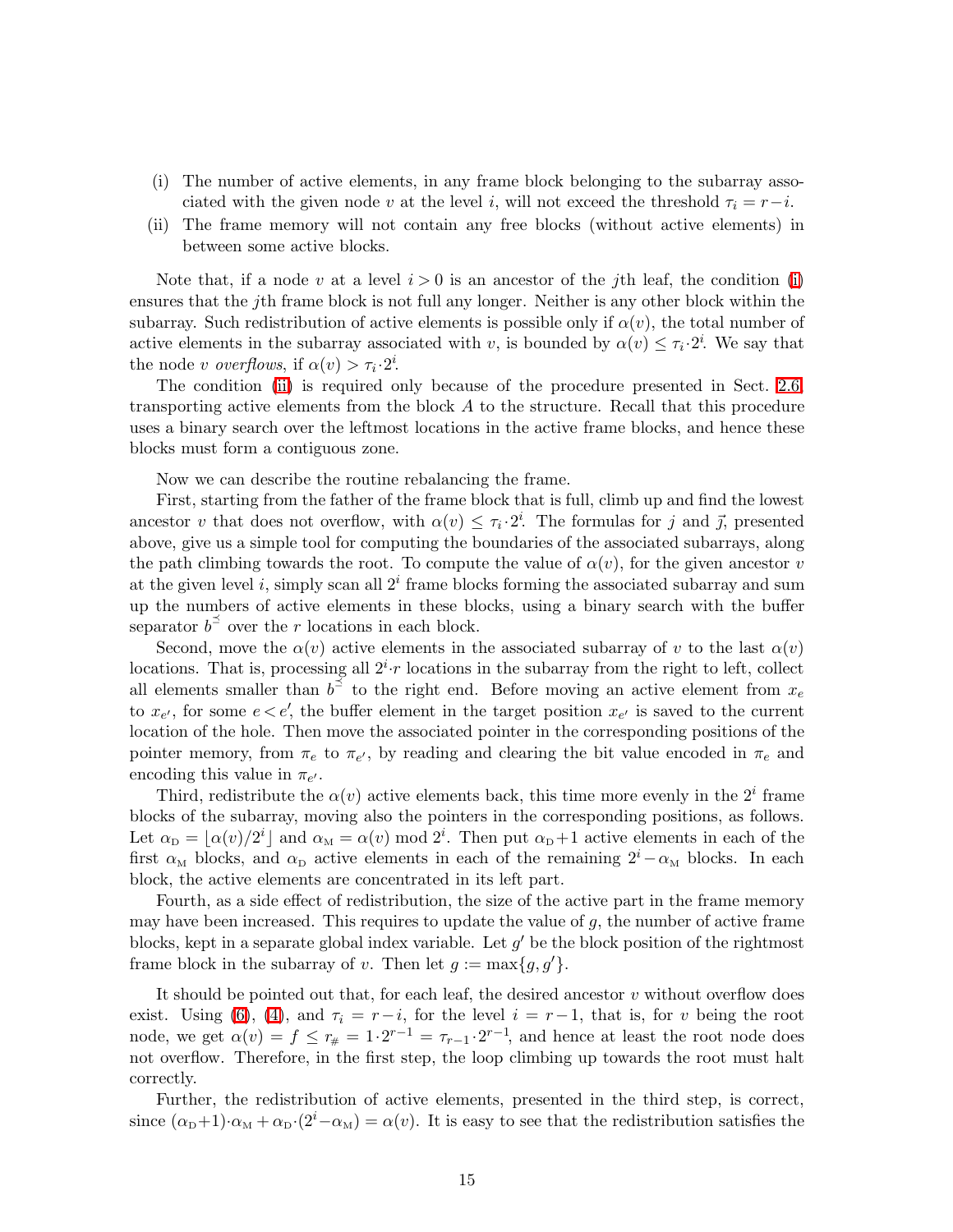condition [\(i\)](#page-14-0) above, using the fact that the node v does not overflow, and hence  $\alpha(v) \leq \tau_i \cdot 2^i$ . There are two cases to consider: For  $\alpha(v) \leq \tau_i \cdot 2^i - 1$ , we have  $\alpha_{\text{D}} + 1 \leq \lfloor (\tau_i \cdot 2^i - 1)/2^i \rfloor + 1 \leq$  $(\tau_i-1)+1=\tau_i$ , since  $\tau_i$  is an integer. If  $\alpha(v)=\tau_i\cdot 2^i$ , we get  $\alpha_M=0$ , and hence all  $2^i$  blocks are "remaining," with only  $\alpha_D$  active elements in each. But here  $\alpha_D = \lfloor (\tau_i \cdot 2^i)/2^i \rfloor = \lfloor \tau_i \rfloor = \tau_i$ .

It is also easy to see that the redistribution satisfies the condition [\(ii\)](#page-14-1). Since  $v$  is the lowest ancestor that does not overflow, along the path from the full frame block towards the root, it must have a son that does overflow, with at least  $\tau_{i-1} \cdot 2^{i-1}$  active elements in its subarray. (As a special case, for  $i = 1$ , we get  $\tau_0 \cdot 2^0 = (r-0) \cdot 1 = r$  active elements in the jth frame block that is full). The subarray of the son is a part of the subarray associated with v, and hence  $\alpha(v) \geq \tau_{i-1} \cdot 2^{i-1} \geq 2 \cdot 2^{i-1}$ , using the fact that  $i-1 \leq r-2$ . But then  $\alpha_{\rm D} = \lfloor \alpha(v)/2^i \rfloor \geq 1$ . This implies that each frame block in the subarray associated with v contains at least one active element after redistribution, and hence the zone of active frame blocks will remain contiguous.

Consider now the cost of a single activation of the above routine, rebalancing a subarray for a node  $v$  at a level  $i$ . Looking for the lowest ancestor without overflow requires to count the numbers of active elements in the associated subarrays along a path climbing up from a father of a leaf, for levels  $e = 1, \ldots, i$ . In the eth level,  $2^e$  blocks are examined, by a binary search over the r locations of the block. By [\(4\)](#page-4-3), this gives  $\sum_{e=1}^{i} 2^e \cdot (1 + \lfloor \log r \rfloor) \le$  $2^i \cdot O(\log \log m)$  comparisons. The cost of the second step, collecting  $\alpha(v)$  active elements to the right end, is  $2^{i} \cdot r$  comparisons (one comparison with  $b^{\preceq}$  for each location in the subarray), plus  $\alpha(v) \cdot 2+1$  moves (two moves per each collected element). However, with each collected element, the corresponding pointer must also be transported, which gives additional  $\alpha(v) \cdot O(p)$  comparisons and moves. Using  $\alpha(v) \leq \tau_i \cdot 2^i \leq r \cdot 2^i$ , together with [\(4\)](#page-4-3) and [\(7\)](#page-6-1), the cost of the second step can be bounded by  $2^i \cdot O(r \cdot p) \leq 2^i \cdot O((\log m)^2)$ comparisons and moves. The same computational resources are sufficient in the third step, redistributing the same number of active elements back, but more evenly, together with their pointers. Again, this gives  $\alpha(v) \cdot O(p)$  comparisons and moves, which can be bounded by  $2^i \cdot O((\log m)^2)$ . Finally, the fourth step does not require any element comparisons or moves, it just updates one index variable, in  $O(1)$  time.

Summing up, the cost of a single activation is  $2^i \cdot O((\log m)^2)$  comparisons and moves, for each node v at the fixed level  $i>0$ . To get the total cost, we must take into account how frequently such rebalancing is activated.

When a rebalancing is activated, v must have a son with at least  $\tau_{i-1}2^{i-1}$  active elements, since  $v$  is the lowest ancestor that does not overflow, along some path climbing up. Now, trace back the history of computation, to the moment when the entire subarray associated with v was a subject of redistribution for the last time. This way we get a node  $v'$ , either an ancestor of v or v itself, at a level  $i' \geq i$ , with the associated subarray containing the entire subarray for  $v$ . After the redistribution for  $v'$ , both sons of  $v$  contained at most  $\tau_{i'}\cdot 2^{i-1} \leq \tau_i\cdot 2^{i-1}$  active elements. Thus, in the meantime, the number of active elements in one of the sons of v has been increased by at least  $\tau_{i-1} \cdot 2^{i-1} - \tau_i \cdot 2^{i-1} = 2^{i-1}$ . Since other redistributions, taking place between the moments of rebalancing  $v'$  and  $v$ , could not "import" any active elements to the subarray of v from any other parts of the frame, the  $2^{i-1}$ additional active elements must have been inserted here. (See the procedure of Sect. [2.9,](#page-10-0) third step). Thus, there have to be at least  $2^{i-1}$  insertions in the associated subarray between any two redistributions for  $v$ . Note that, for the fixed level  $i$ , subarrays associated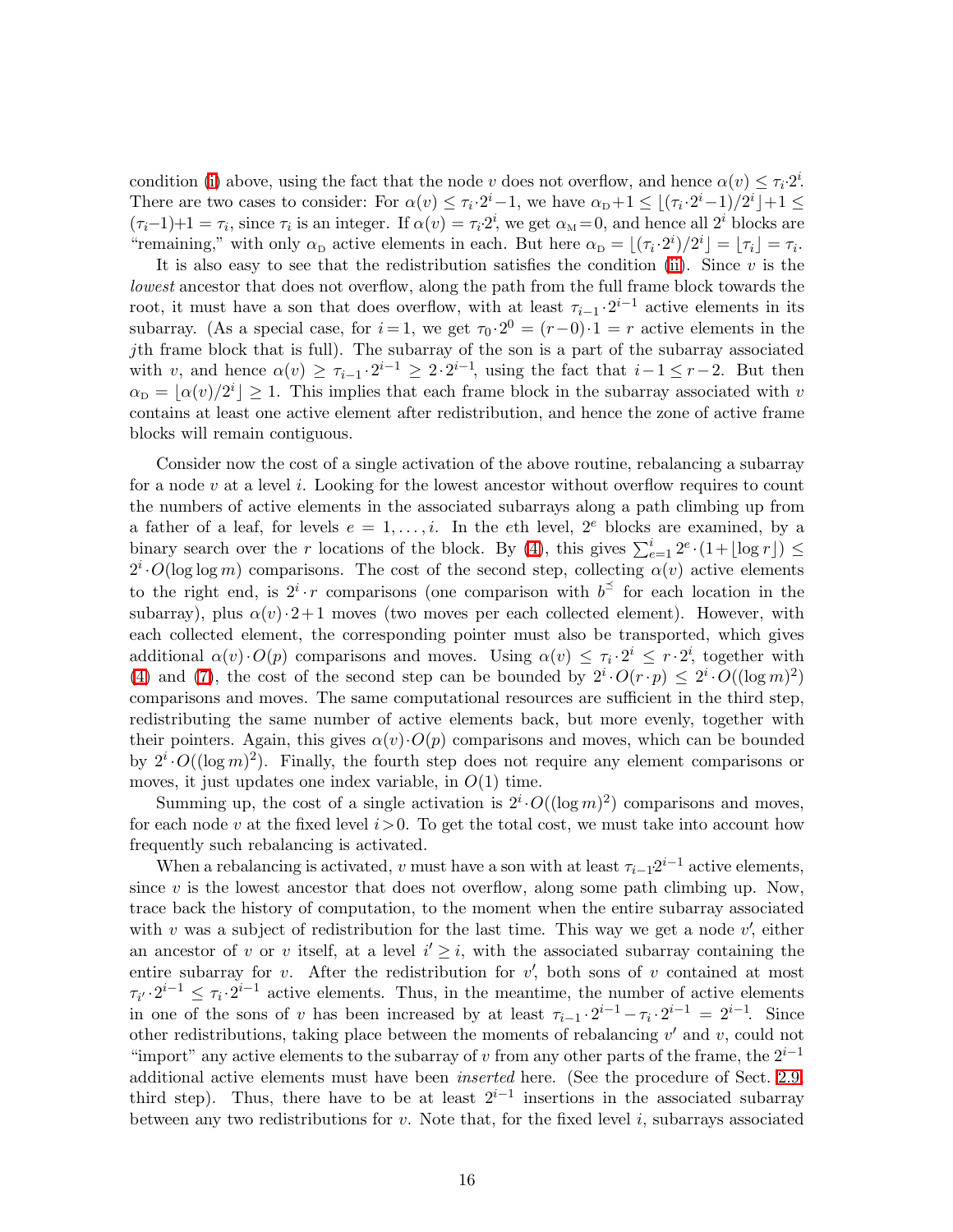with different nodes  $v$  do not overlap. Thus, we can charge the cost of each activation, for the given node v, to the  $2^{i-1}$  insertions preceding this activation in the given subarray, without charging the same insertion more than once. This gives  $2^i \cdot O((\log m)^2)/2^{i-1} \leq O((\log m)^2)$ comparisons and moves, per a single insertion of an active element in the frame memory. Since, in the whole computation, there were only  $f_m \leq r_{\#} \leq O(m/(\log m)^4)$  insertions, by [\(6\)](#page-6-0) and [\(4\)](#page-4-3), we get the cost  $O(m/(\log m)^2)$  comparisons and moves, for rebalancing of all nodes at the fixed level i. By summing over all levels, using  $i \leq r-1 \leq \log m$ , by [\(4\)](#page-4-3), we get the total cost:

<span id="page-16-0"></span>**Lemma 6.** The total cost of keeping the frame memory balanced is  $O(m/\log m)$  comparisons, together with the same number of moves.

<span id="page-16-2"></span><span id="page-16-1"></span>**2.12. Summary.** By summing the bounds presented in Lems.  $1-4$  and [6](#page-16-0) above, we get:

**Theorem 7.** The cost of sorting the given block A of size m is  $2m \cdot \log m + O(m \cdot (\log m)^{4/5})$ comparisons and  $(11+\epsilon)m$  moves, where  $\epsilon > 0$  is an arbitrarily small, but fixed, real constant, provided we can use additional buffer and pointer memories, of respective sizes 3m−1 and  $\lfloor 4m/(\log m)^2 \rfloor$ .

The algorithm presented above assumes that  $m$  is "sufficiently large," so that  $s$ , defined by [\(1\)](#page-4-0), satisfies  $s \leq m$ . This presupposition holds for each  $m > 2^{16} = 65536$ . Shorter blocks are handled in a different way, by the procedure described later, in Sect. [3.3.](#page-19-0) The bounds presented by Thm. [7](#page-16-1) for the number of comparisons and moves will remain valid.

## 3. In-Place Sorting

Now we can present an in-place algorithm sorting the given array  $A$  consisting of n elements. If  $n \leq 2^{16}$ , the array is sorted directly, by the procedure of Sect. [3.3,](#page-19-0) described later. In the general case, for  $n>2^{16}$ , the task of the main program is to provide sufficiently large pointer and buffer memories for the procedure presented in Sect. [2.](#page-3-0)

<span id="page-16-3"></span>**3.1. Building a pointer memory.** The size of the largest block ever sorted by the proce-dure of Sect. [2](#page-3-0) will not exceed  $m=n/4$ . Using [\(8\)](#page-6-2) and the fact that the function  $4x/(\log x)^2$ is monotone increasing for  $x\geq 8$ , we see that the size of the pointer memory can be bounded by  $P = \lfloor 4(n/4)/( \log(n/4))^2 \rfloor = \lfloor n/(\log(n/4))^2 \rfloor$ . This will suffice for all sorted blocks.

The pointer memory is built by collecting two contiguous blocks  $\Pi_L$  and  $\Pi_R$ . The block  $\Pi_L$ , placed at the left end of A, will contain the smallest P elements of the array A, while  $\Pi_{\rm R}$ , placed at the right end, the largest P elements.

The block  $\Pi_R$  is created first, by the use of the heapsort with t root nodes and internal nodes having  $t$  sons. The detailed topology of edges connecting nodes in this kind of heap has been presented in Sect. [2.8,](#page-9-0) devoted to extracting sorted elements at the segment level.

However, there are some substantial differences from the generalized heapsort of Sect. [2.8.](#page-9-0) This time the branching degree is  $t = \lceil \log n \rceil$ . Therefore, the heap has  $q \leq 1 + \lceil \log_t n \rceil \leq$  $O(\log n/\log \log n)$  levels. Here we keep large elements at the root level, instead of small elements. That is, no node contains an element smaller than any of its sons. Unlike in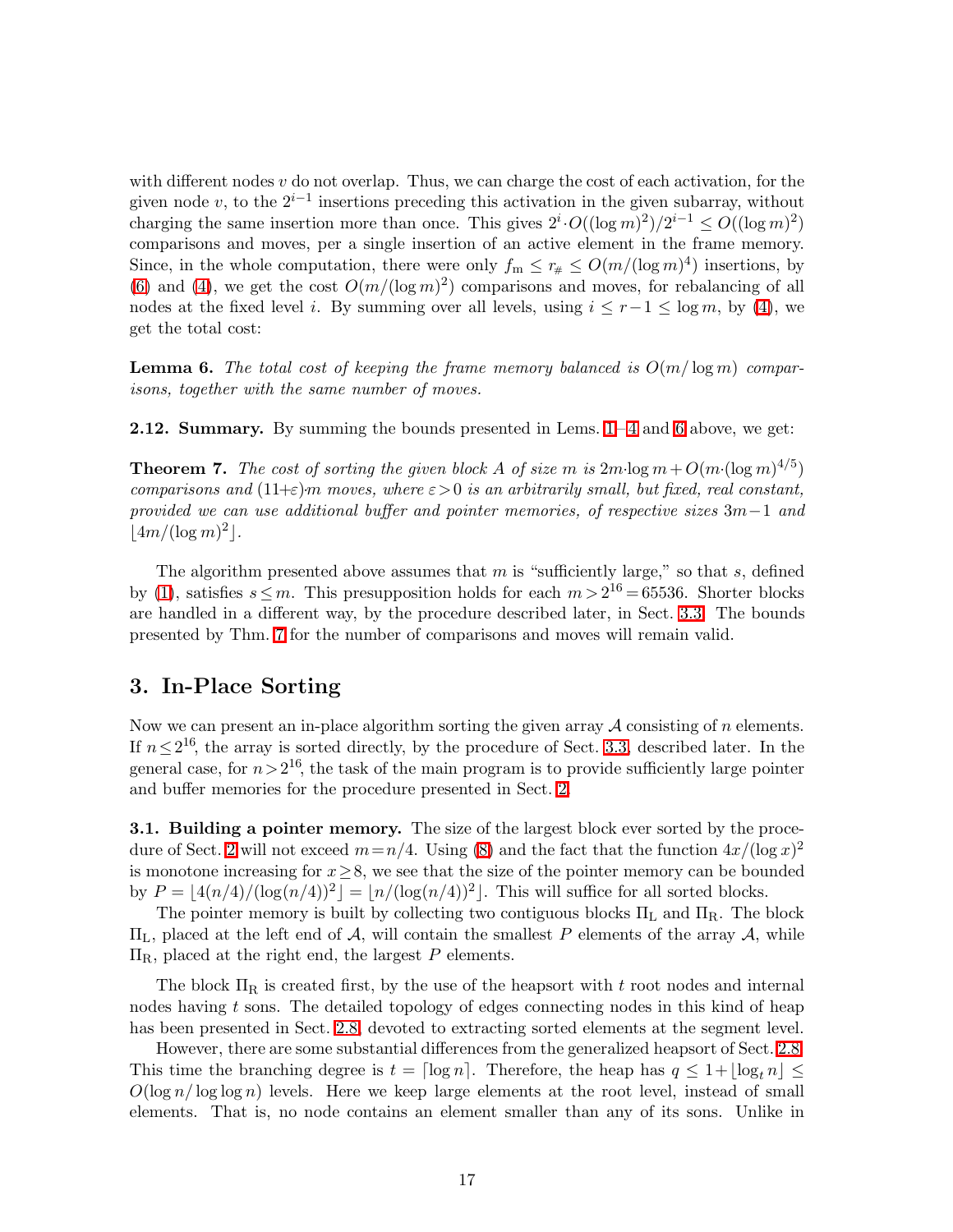Sect. [2.8,](#page-9-0) no buffer elements are used here to fill up the holes, the heap structure shrinks in the standard way, when the largest element is extracted.

The initial building of the heap structure is standard, and agrees with the heap building in Sect. [2.8.](#page-9-0) It is easy to see that, for a heap with n elements, branching degree equal to  $t$ , and q levels, the cost of the heap initialization can be bounded by  $t\sum_{i=1}^{q-1} n/t^i < nt/(t-1) \leq O(n)$ comparisons and  $3 \cdot \sum_{i=1}^{q-1} n/t^i < n \cdot 3/(t-1) \leq O(n/\log n)$  moves, using  $t \geq \log n$ .

After building the heap, the routine extracts,  $P$  times, the largest element from the heap in the standard way. That is, when the largest element is extracted, it replaces the element in the rightmost leaf, which in turn is inserted into the "proper" position along the so-called special path, starting from the position of the largest root (just being extracted) and branching always to the largest son.

The costs of the above routine are straightforward. The trajectory of the special path can be localized with  $q(t-1)$  comparisons, and the new position for the element in the rightmost leaf can be found by a binary search along this trajectory with  $1+|\log q|$  comparisons. Summing up, an extraction of the largest element can be done with  $q \cdot (t-1) + (1+|\log q|)$ comparisons, together with  $q+2$  moves. Using  $t \le O(\log n)$  and  $q \le O(\log n/\log \log n)$ , we get, per a single extraction, at most  $O((\log n)^2/\log \log n)$  comparisons, together with  $O(\log n / \log \log n)$  moves.

If we let the above procedure run till the end, it would sort the entire array  $\mathcal A$  in time  $O(n(\log n)^2/\log \log n)$ . However, the execution is aborted as soon as the largest P elements are collected. Since  $P \leq O(n/(\log n)^2)$ , the cost of building the heap becomes dominant, and hence the block  $\Pi_R$  is created with  $O(n)$  comparisons and  $O(n/\log n)$  moves.

After  $\Pi_R$ , the block  $\Pi_L$  is created in the same way, with the same computational needs of comparisons and moves. Instead of large elements, here we collect the smallest P elements. In addition, since  $\Pi_L$  should be created at the left end of  $A$ , all indices are manipulated in a mirrorlike way, seeing the first position to the left of  $\Pi_R$  as the beginning of the array.

#### <span id="page-17-0"></span>**Lemma 8.** Building the pointer memory requires  $O(n)$  comparisons and  $O(n/\log n)$  moves.

Now the configuration of the array A has changed to  $\Pi_{\rm L} A' \Pi_{\rm R}$ , where A' denotes the remaining elements, to be sorted. Before proceeding further, the algorithm verifies, with a single comparison, whether the largest (rightmost) element in  $\Pi_L$  is strictly smaller than the smallest (leftmost) element in  $\Pi_R$ .

If this is not the case, all elements in  $\mathcal{A}'$  must be equal to these two elements. Therefore, the algorithm terminates, the entire array  $A$  has already been sorted.

Conversely, if  $\Pi_L$  and  $\Pi_R$  pass the test above, they can be used to imitate a pointer memory consisting of P bits.

**3.2. Partition-based sorting.** When the blocks  $\Pi_L$  and  $\Pi_R$  have been created, the zone  $\mathcal{A}'$  is kept in the form  $\mathcal{A}_S \mathcal{A}_U$ , where  $\mathcal{A}_S$  and  $\mathcal{A}_U$  represent the sorted and unsorted parts of  $\mathcal{A}'$ , respectively. Each element in  $\mathcal{A}_s$  is strictly smaller than the smallest element of  $\mathcal{A}_U$ . The routine described here is a partition-based loop. In the course of the ith iteration, the length of  $\mathcal{A}_{U}$  is  $n_{i}$ , with  $n_{i} < n_{i-1}$ . Initially, for  $i = 0$ ,  $\mathcal{A}_{S}$  is empty,  $\mathcal{A}_{U} = \mathcal{A}'$ , and  $n_{0} = n - 2P < n$ . The loop proceeds as follows.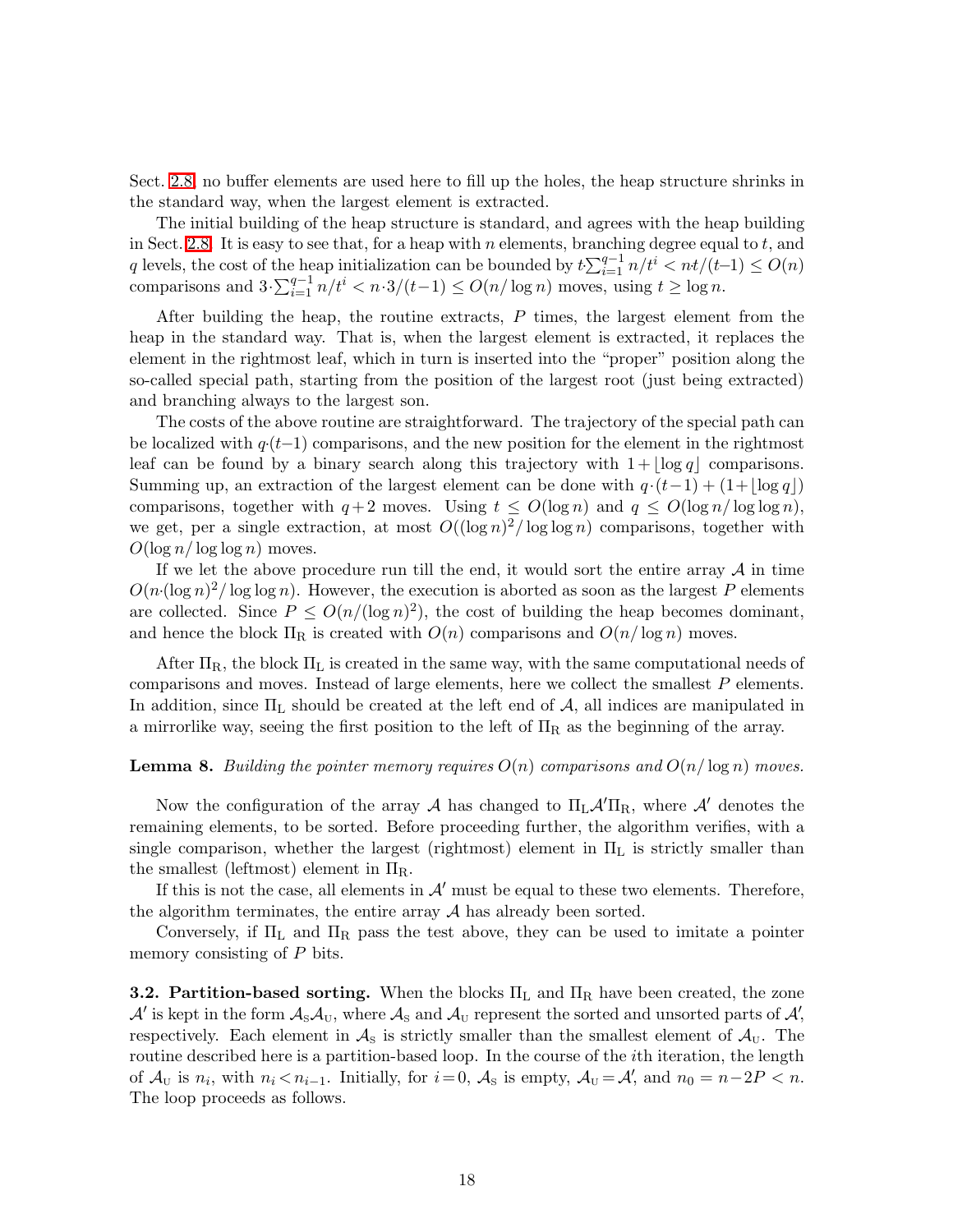First, find  $b^{\leq}$ , an element of rank  $\lceil n_i/4 \rceil$  in  $\mathcal{A}_{U}$ . The selection procedure places this element at the right end of  $\mathcal{A}_U$ , so the configuration of  $\mathcal{A}'$  changes to  $\mathcal{A}_S \mathcal{A}'_U b^{\preceq}$ . Here  $\mathcal{A}'_U$ denotes a mix of elements in  $\mathcal{A}_{U}$ , of length  $n_{i}-1$ .

Second,  $\mathcal{A}'_U$  is partitioned into two blocks  $A_<$  and  $B_\geq$  consisting, respectively, of elements strictly smaller than  $b^{\preceq}$  and of those greater than or equal to  $b^{\preceq}$ . The configuration of the array thus changes to  $A_sA_. The respective lengths of  $A_<$  and  $B_>\$  will be denoted$ here by  $n_{i,<}$  and  $n_{i,\geq}$ . Note that, even for a large block  $\mathcal{A}_{U}$ , we may obtain a very short block  $A_{\leq}$ , since many elements may be equal to  $b^{\preceq}$ . In fact, the block  $A_{\leq}$  may even be empty, of length  $n_{i,<}=0$ .

Third, sort the block  $A_{\leq}$  by the procedure described in Sect. [2,](#page-3-0) using some initial segments of  $\Pi_L$  and  $\Pi_R$  as a pointer memory and of  $B_\geq$  as a buffer memory, with  $b^{\preceq}$  as a buffer separator. This is possible, since  $b^{\leq}$  has been selected as an element of rank  $\lceil n_i/4 \rceil$ , and hence  $n_{i,<} \leq \lceil n_i/4 \rceil - 1 \leq n_i/4$ , with  $n_{i,<} + n_{i,\ge} + 1 = n_i$ . But the required size of buffer is only  $3n_{i,<}-1 \leq 3/4 \cdot n_i-1 = n_i-1-n_i/4 \leq n_i-1-n_{i,<}-n_{i>}$ . Therefore, the block  $B_{\geq}$  of length  $n_{i,\geq}$  is sufficiently long. Similarly, the required number of bits for pointers is  $\lfloor 4n_{i,<}/(\log n_{i,<})^2 \rfloor \leq \lfloor 4(n/4)/(\log(n/4))^2 \rfloor = P$ , and hence the pointer memory is also sufficiently large. (If  $n_{i,<} \leq 2^{16}$ ,  $A_{\leq}$  is sorted as a short block).

Fourth, restore the sorted order in  $\Pi_L$  and  $\Pi_R$ , by clearing all bits of the pointer memory to zero. Among others, this is required because the procedure of Sect. [2](#page-3-0) will also be used in subsequent iterations, when it assumes that all bits are initially cleared.

Fifth, after sorting  $A_<$ , the configuration of  $\mathcal{A}'$  is  $A_S A_{\leq S} B_2' b^2$ , where  $A_{\leq S}$  denotes the sorted version of the block  $A_{\leq}$  and  $B_{\geq}'$  a mixed up version of  $B_{\geq}$ . Now put the first element in  $B'_{\ge}$  aside and move  $b^{\preceq}$  to the first position after  $A_{\leq, S}$ . After that, collect all elements smaller than or equal to  $b^{\preceq}$  to the left part of  $B'_{\geq}$ , processing also the element put aside. Since  $B_{\ge}$  did not contain elements strictly smaller than  $b^{\preceq}$ , this actually partitions  $B'_{\ge}$ into two blocks  $A_{=}$  and  $B_{>}$  consisting, respectively, of elements equal to  $b^{\preceq}$  and of those strictly greater than  $b^{\preceq}$ , of respective lengths  $n_{i,=}$  and  $n_{i,>}$ . Clearly,  $n_{i,=}+n_{i,>} = n_{i,}\geq$ . The configuration has changed to  $\mathcal{A}_{S} A_{\leq,S} b^{\preceq} A_{=} B_{>}$ .

Sixth, observe that  $A_s A_{\leq s} b^{\preceq} A_{\equiv}$  and  $B_{\geq}$  can be viewed as "new" variants of blocks  $\mathcal{A}_S$  and  $\mathcal{A}_U$ . Thus, we can start a new iteration, with  $B_>$  as a new block  $\mathcal{A}_U$ , of length  $n_{i+1} = n_{i,>}$ . The above process is iterated until the length of unsorted part drops to  $2^{16}$ , or below. This residue is then sorted as a short block, without using a buffer or pointers, which will be described later, in Sect. [3.3.](#page-19-0)

Now we can derive computational costs. First, recall that  $b^{\le}$  has been selected as an element of rank  $\lceil n_i/4 \rceil$ , and hence  $n_{i+1} = n_{i,>} \leq n_i - \lceil n_i/4 \rceil \leq 3/4 \cdot n_i$ . Taking into account that  $n_0 \leq n$ , we get  $n_i \leq (3/4)^i \cdot n$ , for each  $i \geq 0$ . This gives that

<span id="page-18-0"></span>
$$
\sum_{i=0}^{\mathcal{I}-1} n_i \le 4n,
$$
  
\n
$$
\mathcal{I} \le O(\log n),
$$
\n(9)

<span id="page-18-1"></span>where  $\mathcal I$  denotes the number of iterations. Second, it is easy to see that

$$
\sum_{i=0}^{\mathcal{I}-1} (n_{i,<}+1+n_{i,=})+n_{\mathcal{I}} \leq n , \qquad (10)
$$

since, in different iterations, the final locations occupied by  $A_{\leq, S}$ ,  $b^{\preceq}$ , and  $A_{=}$ , do not overlap. Here  $n<sub>\mathcal{I}</sub>$  denotes the length of the residual short block.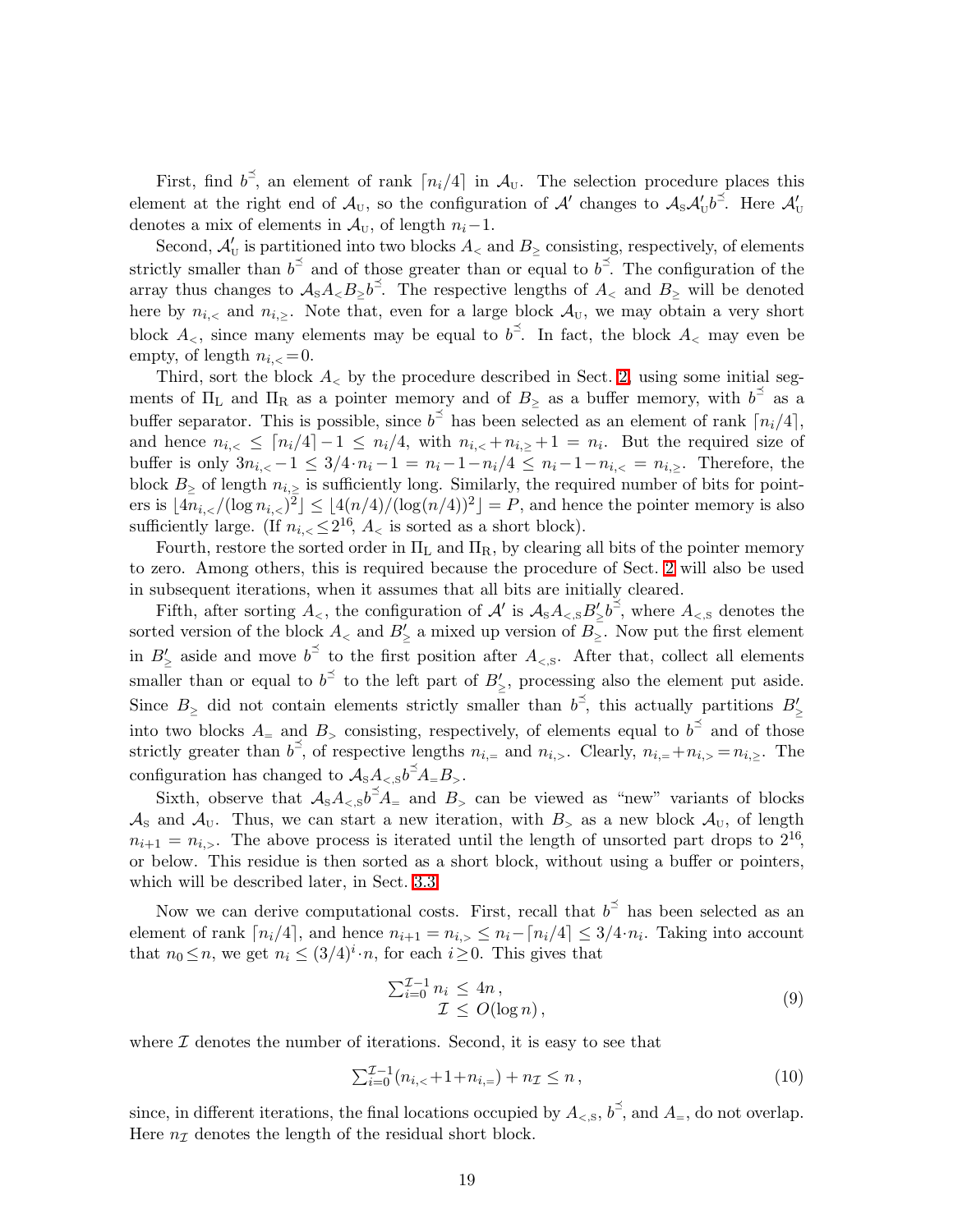Let us now present the costs for the *i*th iteration. Selection of  $b^{\le}$ , an element of the given rank in a block of length  $n_i$ , costs  $O(n_i)$  comparisons and  $\varepsilon \cdot n_i$  moves, by [\[5\]](#page-21-12). Partitioning of  $\mathcal{A}'_U$  into blocks  $A_<$  and  $B_\ge$  can be done with  $n_i$  comparisons and  $2n_{i,<}+1$  moves, since the length of  $\mathcal{A}'_U$  is  $n_i-1$ , and the number of collected elements, strictly smaller than  $b^{\preceq}$ , is  $n_{i,<}$ . The cost of sorting the block  $A_<$  is bounded by  $2n_{i,<}$ ·log  $n_{i,<}$  +  $O(n_{i,<}$ ·(log  $n_{i,<})^{4/5}$ )  $\leq$  $2n_{i,<}$ ·log  $n + O(n_{i,<} \cdot (\log n)^{4/5})$  comparisons and  $(11+\varepsilon)$ · $n_{i,<}$  moves, by Thm. [7.](#page-16-1) Sorting of the block  $A_{\leq}$  is followed by restoring the sorted order in  $\Pi_{\rm L}$  and  $\Pi_{\rm R}$ , by clearing all bits, which costs  $O(P) \le O(n/(\log n)^2)$  comparisons, together with the same number of moves. Positioning  $b^{\preceq}$  to the right of  $A_{\leq, \mathbb{S}}$  requires only 2 element moves. Finally, the *i*th iteration is concluded by partitioning  $B'_{\geq}$  into blocks  $A_{=}$  and  $B_{>}$ , with at most  $n_{i,\geq} \leq n_i$  comparisons and  $2n_{i,=}+1$  moves, since the length of  $B'_{\geq}$  is  $n_{i,\geq}$ , and the number of collected elements, equal to  $b^{\le}$ , is  $n_{i,+}$ . The cost of sorting the residual short block does not exceed the bounds for the standard case;  $2n_{\mathcal{I}} \cdot \log n_{\mathcal{I}} + 6.25n_{\mathcal{I}} \leq 2n_{\mathcal{I}} \cdot \log n + O(n_{\mathcal{I}} \cdot (\log n)^{4/5})$  comparisons and  $9.75n_{\mathcal{I}} \leq (11+\varepsilon)\cdot n_{\mathcal{I}}$  moves. (See Sect. [3.3](#page-19-0) below).

Now we can sum the above costs over all iterations, using [\(9\)](#page-18-0) and [\(10\)](#page-18-1). For the number of comparisons, this gives

$$
C(n) \leq \sum_{i=0}^{T-1} n_i \cdot O(1) + \sum_{i=0}^{T-1} n_{i, < \cdot}(2 \log n + O((\log n)^{4/5})) + \sum_{i=0}^{T-1} O(n/(\log n)^{2})
$$
  
+  $n_{\mathcal{I}} \cdot (2 \log n + O((\log n)^{4/5}))$   

$$
\leq O(n) + (\sum_{i=0}^{T-1} (n_{i, < +} 1 + n_{i, =}) + n_{\mathcal{I}}) \cdot (2 \log n + O((\log n)^{4/5})) + O(n/\log n)
$$
  

$$
\leq O(n) + n \cdot (2 \log n + O((\log n)^{4/5})) + O(n/\log n)
$$
  

$$
\leq 2n \cdot \log n + O(n \cdot (\log n)^{4/5}).
$$

For the number of moves, we get

$$
M(n) \leq \sum_{i=0}^{\mathcal{I}-1} \varepsilon \cdot n_i + \sum_{i=0}^{\mathcal{I}-1} (13+\varepsilon) \cdot n_{i,<} + \sum_{i=0}^{\mathcal{I}-1} 2n_{i,=} + \sum_{i=0}^{\mathcal{I}-1} O(n/(\log n)^2)
$$
  
+  $(11+\varepsilon) \cdot n_{\mathcal{I}}$   
 $\leq \varepsilon \cdot n + (\sum_{i=0}^{\mathcal{I}-1} (n_{i,<}+1+n_{i,=}) + n_{\mathcal{I}}) \cdot (13+\varepsilon) + O(n/\log n)$   
 $\leq \varepsilon \cdot n + n \cdot (13+\varepsilon) + O(n/\log n)$   
 $\leq (13+\varepsilon) \cdot n,$ 

where  $\varepsilon > 0$  is an arbitrarily small, but fixed, real constant. The above analysis did not include the costs of the initial building of pointer memory. However, by Lem. [8,](#page-17-0) this can be done with only  $O(n)$  comparisons and  $O(n/\log n)$  moves, and hence the bounds displayed above represent the total computational costs of the algorithm.

<span id="page-19-1"></span>**Theorem 9.** The given array, consisting of n elements, can be sorted in-place by performing at most  $2n \log n + o(n \log n)$  comparisons and  $(13+\varepsilon)n$  element moves, where  $\varepsilon > 0$  denotes an arbitrarily small, but fixed, real constant. The number of auxiliary arithmetic operations with indices is bounded by  $O(n \cdot \log n)$ .

<span id="page-19-0"></span>3.3. Handling short blocks. The algorithm presented above needs a procedure capable of sorting blocks of small lengths, namely, with  $m \leq 2^{16} = 65536$ . This is required, among others, to sort blocks  $A_{\leq}$  that are short. We could sweep the problem under the rug by saying that "short" blocks can, "somehow," be sorted with  $O(1)$  comparisons and moves,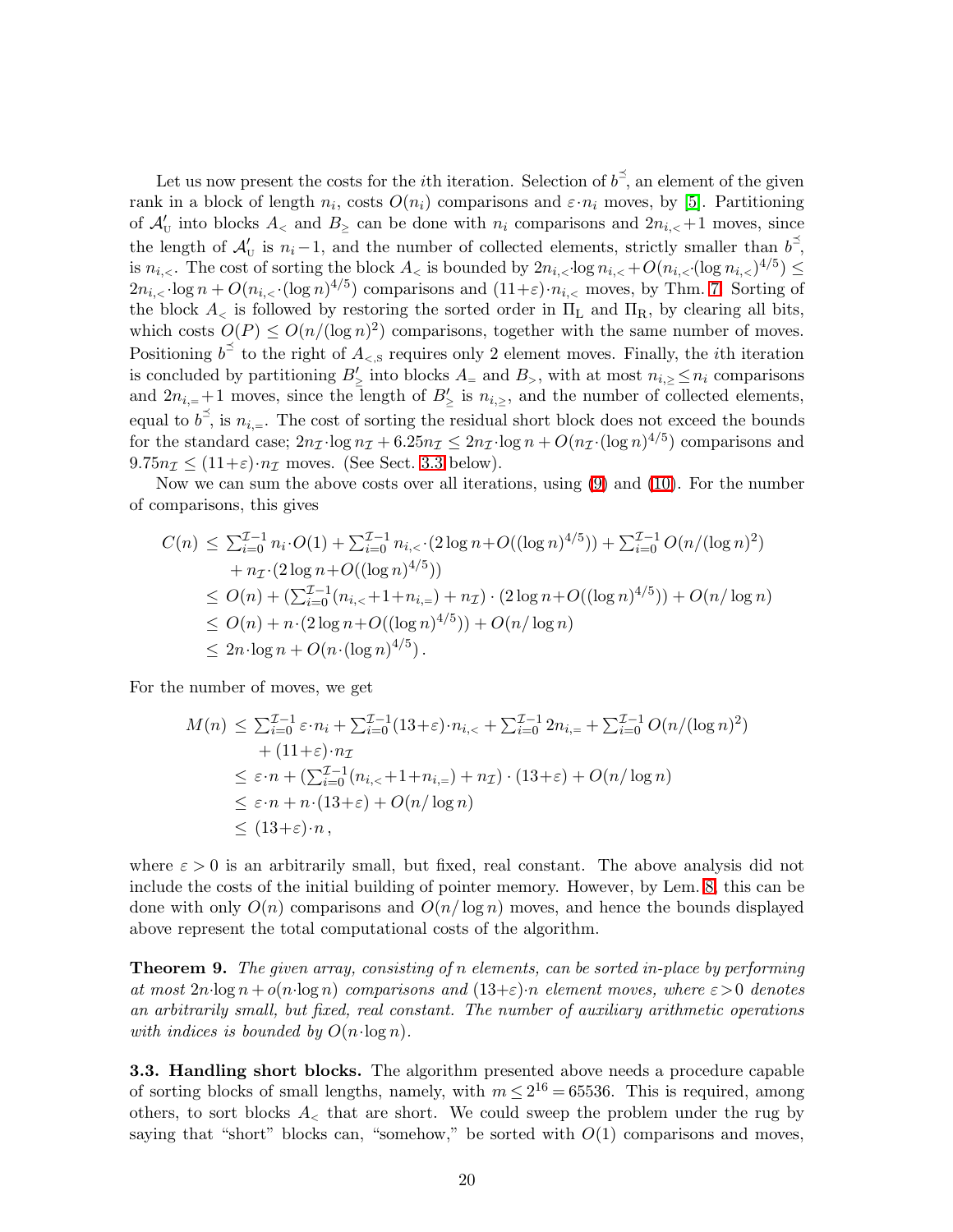since they are of constant lengths. However, the upper bounds presented by Thm. [7](#page-16-1) in Sect. [2.12](#page-16-2) require some more details, especially for  $(11+\varepsilon)\cdot m$ , the number of moves. Last but not least, these lengths are important in practice.

One of the possible simple solutions is to use our version of heapsort, with 5 roots and internal nodes having 5 sons. Using the analysis presented in Sect. [3.1,](#page-16-3) devoted to building a pointer memory, for  $t = 5$ ,  $m \le 2^{16}$ , and hence for at most  $q \le 1 + \lfloor \log_t m \rfloor \le 7$  levels, one can easily verify that we shall never use more than  $2m \log m + 6.25m$  comparisons or 9.75m moves. (These bounds are not tight, we leave further improvement to the reader).

**3.4.** An alternative solution. As pointed out at the end of Sect. [2.8,](#page-9-0) devoted to extracting sorted elements from segments, we could use a heap structure with four levels, instead of five, in a segment. This slightly reduces the number of moves, but increases the number of comparisons. The detailed argument parallels the proof of Thm. [9,](#page-19-1) and hence it is left to the reader.

<span id="page-20-3"></span>Corollary 10. The given array, consisting of n elements, can be sorted in-place by performing at most  $6n \log n + o(n \log n)$  comparisons and  $(12+\varepsilon)n$  element moves, where  $\varepsilon > 0$ denotes an arbitrarily small, but fixed, real constant.

## 4. Concluding Remarks

We have described the first in-place sorting algorithm performing  $O(n \cdot \log n)$  comparisons and  $O(n)$  element moves in the worst case, which closes a long-standing open problem.

However, the algorithms presented in Thm. [9](#page-19-1) and Cor. [10](#page-20-3) do not sort stably, since the order of buffer elements may change. If some elements used in buffers are equal, their original order cannot be recovered. This leaves us with a fascinating question:

Does there exist an algorithm operating in-place and performing, in the worst case, at most  $O(n \log n)$  comparisons,  $O(n)$  moves,  $O(n \log n)$  arithmetic operations, and, at the same time, sorting elements stably, so that the relative order of equal elements is preserved?

At the present time, we dare not formulate any conjectures about this problem. The best known algorithm for stable in-place sorting with  $O(n)$  moves is still the one presented in [\[12\]](#page-21-15), performing  $O(n^{1+\epsilon})$  comparisons in the worst case.

We are also firmly convinced that the upper bounds of Thm. [9](#page-19-1) and Cor. [10](#page-20-3) are not optimal and can be improved, which is left as another open problem.

### <span id="page-20-1"></span><span id="page-20-0"></span>References

- [1] S. Carlsson. A note on Heapsort. Comput. J., 35:410–11, 1992.
- <span id="page-20-2"></span>[2] R. Floyd. Treesort 3 (Algorithm 245). Comm. Assoc. Comput. Mach., 7:701, 1964.
- [3] G. Franceschini. An in-place sorting algorithm performing  $O(n \log n)$  comparisons and  $O(n)$ data moves. Technical report, Dipartimento di Informatica, Università di Pisa, March 2003. (Available from ftp://ftp.di.unipi.it/pub/techreports/TR-03-06.ps.Z).